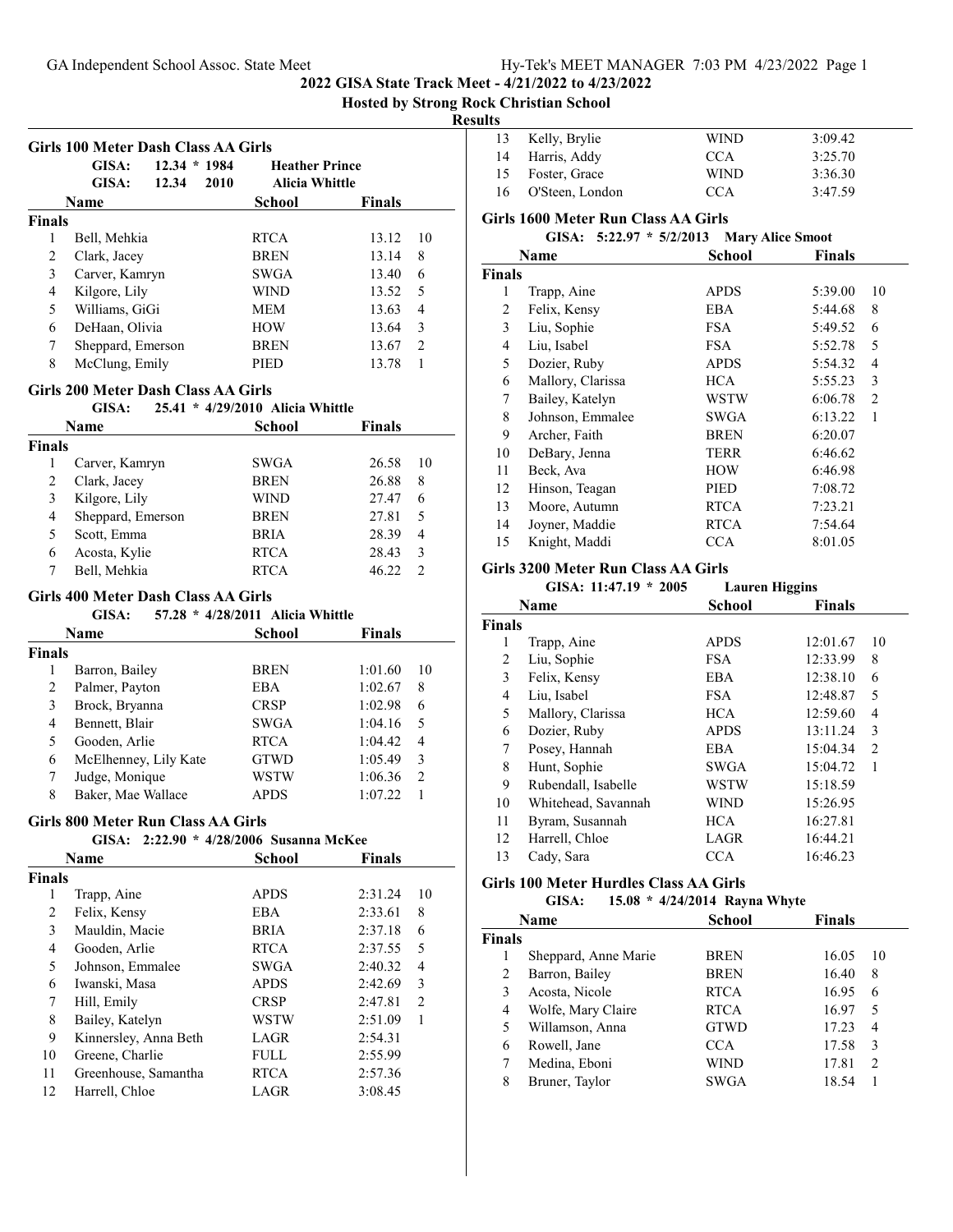**2022 GISA State Track Meet - 4/21/2022 to 4/23/2022**

**Hosted by Strong Rock Christian School**

|               | Girls 300 Meter Hurdles Class AA Girls<br>GISA: | 45.81 * 4/26/2014 Rayna Whyte |               |                          |
|---------------|-------------------------------------------------|-------------------------------|---------------|--------------------------|
|               | Name                                            | School                        | <b>Finals</b> |                          |
| <b>Finals</b> |                                                 |                               |               |                          |
| 1             | Acosta, Nicole                                  | <b>RTCA</b>                   | 48.21         | 10                       |
| 2             | Wolfe, Mary Claire                              | <b>RTCA</b>                   | 50.20         | 8                        |
| 3             | Willamson, Anna                                 | <b>GTWD</b>                   | 50.86         | 6                        |
| 4             | Bullington, Maggie                              | <b>CRSP</b>                   | 51.94         | $\overline{\mathcal{L}}$ |
| 5             | Jaquess, Kelsey                                 | EBA                           | 51.99         | 4                        |
| 6             | Medina, Eboni                                   | WIND                          | 53.33         | 3                        |
| 7             | Sheppard, Anne Marie                            | <b>BREN</b>                   | 54.65         | $\mathcal{L}$            |
| 8             | Jenkins, Jacie                                  | PIED                          | 56.46         |                          |
|               |                                                 |                               |               |                          |

## **Girls 4x100 Meter Relay Class AA Girls**

**E Graham, M Palmer, S Tuck, K Blackshear**

#### GISA:  $49.90 * 4/25/2019$  Rbt Toombs

|        | <b>Team</b>              | <b>Relay</b> | Finals                |    |
|--------|--------------------------|--------------|-----------------------|----|
| Finals |                          |              |                       |    |
| 1      | Brentwood                | A            | 50.84                 | 10 |
|        | 1) Sheppard, Emerson     |              | 2) Welch, Addison     |    |
|        | 3) Sheppard, Anne Marie  |              | 4) Clark, Jacey       |    |
| 2      | Crisp                    | A            | 52.61                 | 8  |
|        | 1) Bullington, Maggie    |              | 2) Brock, Bryanna     |    |
|        | 3) Hill, Emily           |              | 4) Evans, Laura       |    |
| 3      | <b>Rbt Toombs</b>        | A            | 52.90                 | 6  |
|        | 1) Graham, Ellie         |              | 2) Acosta, Nicole     |    |
|        | 3) Wolfe, Mary Claire    |              | 4) Acosta, Kylie      |    |
| 4      | Gatewood                 | A            | 53.44                 | 5  |
|        | 1) Moss, Presley         |              | 2) Darden, London     |    |
|        | 3) McElhenney, Lily Kate |              | 4) Willamson, Anna    |    |
| 5      | <b>Rbt</b> Toombs        | B            | 53.46                 | 4  |
|        | 1) Threlkeld, Rachel     |              | 2) Dismuke, Marlie    |    |
|        | 3) Gooden, Arlie         |              | 4) Bell, Mehkia       |    |
| 6      | Southwest GA             | A            | 53.71                 | 3  |
|        | 1) Edwards, Rylan        |              | 2) Kirkland, Caroline |    |
|        | 3) Conner, Lanie         |              | 4) Carver, Kamryn     |    |
| 7      | Westwood                 | A            | 53.84                 | 2  |
|        | 1) Hadley, Savanna       |              | 2) Judge, Monique     |    |
|        | 3) Glass, Hannah         |              | 4) Shiver, Emma       |    |
| 8      | Brentwood                | B            | 54.75                 | 1  |
|        | 1) Barron, Bailey        |              | 2) Welch, Chayce      |    |
|        | 3) Daniel, Shelby        |              | 4) Collins, Natalie   |    |

## **Girls 4x400 Meter Relay Class AA Girls**

## **GISA: 4:12.32 \* 2005**

**Conner; McKee; Higgins; Rich**

| Team              | Relay            | Finals                |   |
|-------------------|------------------|-----------------------|---|
| <b>Finals</b>     |                  |                       |   |
| Southwest GA      | А                | $4:14.72$ 10          |   |
| 1) Bennett, Blair |                  | 2) Kirkland, Caroline |   |
| 3) Conner, Lanie  |                  | 4) Carver, Kamryn     |   |
| <b>Rbt</b> Toombs | А                | 4:20.01               | 8 |
| 1) Graham, Ellie  | 2) Acosta, Kylie |                       |   |
| 3) Gooden, Arlie  | 4) Bell, Mehkia  |                       |   |

| $\mathcal{E}$ | <b>Brentwood</b>        | A | 4:20.98               | 6                             |
|---------------|-------------------------|---|-----------------------|-------------------------------|
|               |                         |   |                       |                               |
|               | 1) Barron, Bailey       |   | 2) Clark, Jacey       |                               |
|               | 3) Sheppard, Anne Marie |   | 4) Daniel, Shelby     |                               |
| 4             | <b>Edmund Burke</b>     | A | 4:22.66               | $\overline{\mathcal{L}}$      |
|               | 1) Eastmead, Lelia      |   | 2) Jaquess, Kelsey    |                               |
|               | 3) Felix, Kensy         |   | 4) Palmer, Payton     |                               |
| 5.            | Crisp                   | A | 4:25.88               | 4                             |
|               | 1) Bullington, Maggie   |   | 2) Hill, Emily        |                               |
|               | 3) Brock, Bryanna       |   | 4) Evans, Laura       |                               |
| 6             | Augusta Prep            | A | 4:27.61               | 3                             |
|               | 1) Sharma, Priya        |   | 2) Baker, Mae Wallace |                               |
|               | 3) Joseph, Beatty       |   | 4) Trapp, Aine        |                               |
| 7             | Brentwood               | В | 4:40.04               | $\mathfrak{D}_{\mathfrak{p}}$ |
|               | 1) Archer, Faith        |   | 2) Welch, Addison     |                               |
|               | 3) Welch, Chayce        |   | 4) Sheppard, Emerson  |                               |
| 8             | <b>Rbt</b> Toombs       | В | 4:44.65               | 1                             |
|               | 1) Acosta, Nicole       |   | 2) Wolfe, Mary Claire |                               |
|               | 3) Dismuke, Marlie      |   | 4) Threlkeld, Rachel  |                               |
|               |                         |   |                       |                               |

## **Girls High Jump Class AA Girls**

|        | GISA:                 | $5-04$ * 1987  |             | <b>Mary Lynn Banks</b> |                |
|--------|-----------------------|----------------|-------------|------------------------|----------------|
|        | GISA:                 | $5-04$<br>2016 |             | <b>Jenna Bradberry</b> |                |
|        | Name                  |                | School      | <b>Finals</b>          |                |
| Finals |                       |                |             |                        |                |
| 1      | Palmer, Payton        |                | <b>EBA</b>  | 4-11.00                | 10             |
| 2      | Reeves, Braelyn       |                | <b>EBA</b>  | $4 - 10.00$            | 8              |
| 3      | Acosta, Kylie         |                | <b>RTCA</b> | 4-08.00                | 6              |
| 4      | Rowell, Jane          |                | <b>CCA</b>  | J4-08.00               | 5              |
| 5      | Bynum, Carleigh       |                | WSTW        | J4-08.00               | 4              |
| 6      | Moore, Autumn         |                | <b>RTCA</b> | J4-08.00               | 3              |
| 7      | Barron, Bailey        |                | <b>BREN</b> | 4-06.00                | $\overline{2}$ |
| 8      | Kinnersley, Anna Beth |                | LAGR        | J4-06.00               | 1              |
| 9      | Hopkins, Savannah     |                | BRIA        | 4-04.00                |                |
| 10     | Brown, Abigail        |                | <b>CRSP</b> | $4 - 02.00$            |                |
| 10     | Jenkins, Jacie        |                | PIED        | 4-02.00                |                |
| 10     | Brock, Bryanna        |                | <b>CRSP</b> | $4 - 02.00$            |                |
| ---    | Rogers, Toni          |                | WIND        | NH                     |                |
|        | Keck, Kylee           |                | PIED        | NH                     |                |
|        | Favors, Megan         |                | TWIG        | ΝH                     |                |
|        |                       |                |             |                        |                |

#### **Girls Pole Vault Class AA Girls**

| GISA: |  | $10-00 * 4/24/2008$ Alexis Sumner |
|-------|--|-----------------------------------|
|       |  |                                   |

| Name                 | <b>School</b> | Finals            |
|----------------------|---------------|-------------------|
|                      |               |                   |
| Bynum, Carleigh      | WSTW          | $11-03.00*$<br>10 |
| Newsome, Makenzie    | <b>BRIA</b>   | 8-06.00<br>8      |
| Threlkeld, Rachel    | <b>RTCA</b>   | J8-06.00<br>6     |
| Wolfe, Mary Claire   | <b>RTCA</b>   | 8-00.00<br>5      |
| Sheppard, Anne Marie | <b>BREN</b>   | J8-00.00<br>4     |
| Bruner, Abby         | SWGA          | 7-06.00<br>3      |
| McCrary, Caitlyn     | <b>BREN</b>   | $7 - 00.00$<br>2  |
| Williams, Laney      | <b>WSTW</b>   | 6-06.00           |
|                      |               |                   |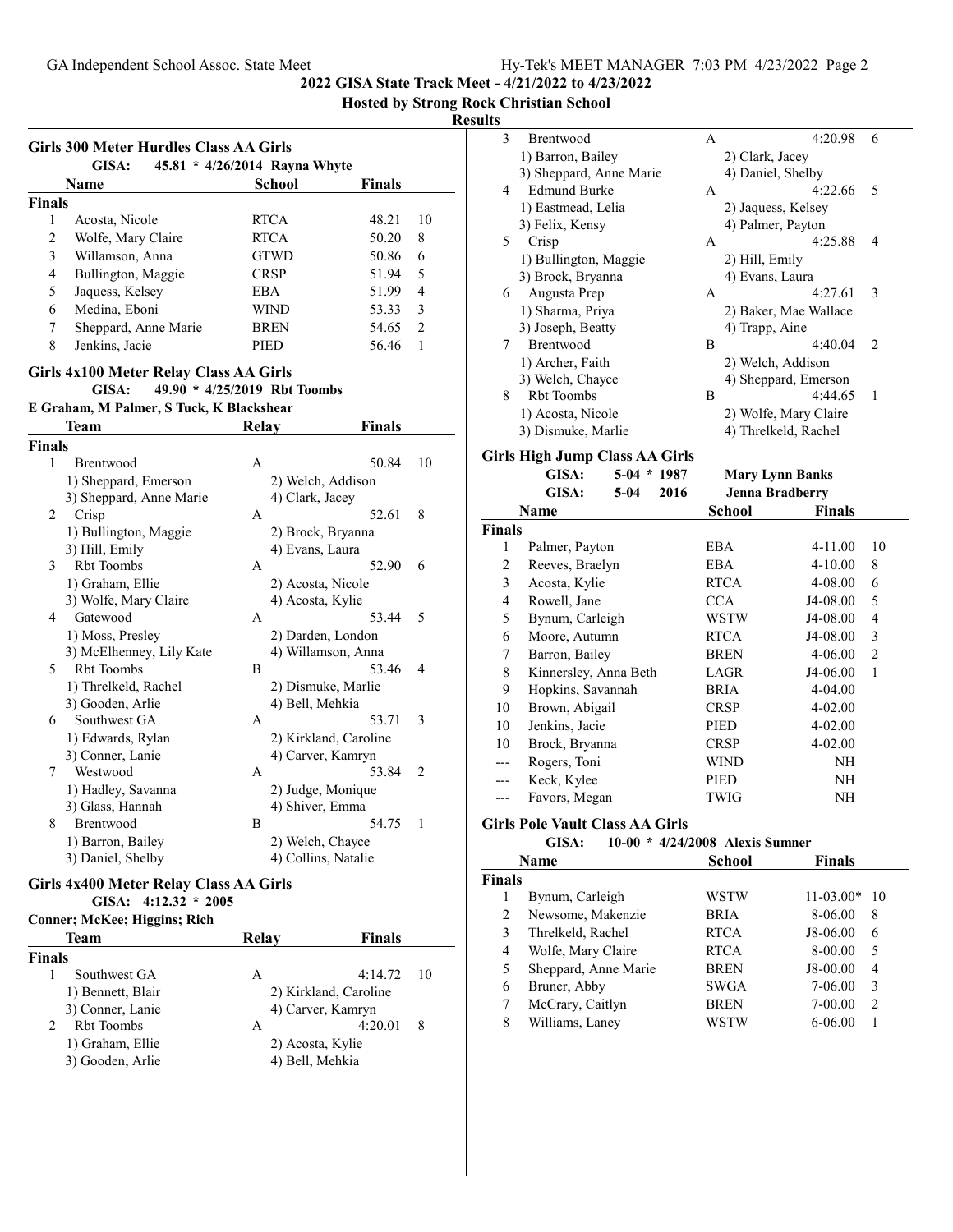**2022 GISA State Track Meet - 4/21/2022 to 4/23/2022**

#### **Hosted by Strong Rock Christian School**

j.

#### **Results**

|                         | <b>Girls Long Jump Class AA Girls</b>     |                       |                     |                          |
|-------------------------|-------------------------------------------|-----------------------|---------------------|--------------------------|
|                         | GISA: 17-04.75 * 1987                     |                       | Lyndonna Strickland |                          |
|                         | Name                                      | <b>School</b>         | <b>Finals</b>       |                          |
| Finals                  |                                           |                       |                     |                          |
| 1                       | Williams, GiGi                            | MEM                   | 15-07.75            | 10                       |
| $\sqrt{2}$              | Pruett, Maggie                            | <b>WIND</b>           | 15-05.50            | 8                        |
| $\mathfrak{Z}$          | Bell, Mehkia                              | <b>RTCA</b>           | 15-01.75            | 6                        |
| $\overline{\mathbf{4}}$ | Eastmead, Lelia                           | EBA                   | 15-00.75            | 5                        |
| 5                       | Brock, Bryanna                            | <b>CRSP</b>           | 15-00.25            | $\overline{\mathcal{L}}$ |
| 6                       | Francis, Cameran                          | <b>BREN</b>           | 14-11.00            | 3                        |
| $\tau$                  | Daniel, Shelby                            | <b>BREN</b>           | 14-10.50            | $\overline{2}$           |
| $\,$ $\,$               | Evans, Laura                              | <b>CRSP</b>           | 14-07.50            | 1                        |
| 9                       | Stevens, Caroline                         | <b>FULL</b>           | 14-01.25            |                          |
| 10                      | Jaquess, Kelsey                           | <b>EBA</b>            | 14-01.00            |                          |
| 11                      | Nobles, Morgan                            | TWIG                  | 14-00.00            |                          |
| 12                      | Kirkland, Caroline                        | SWGA                  | 13-11.50            |                          |
| 13                      | Ward, Alice                               | <b>WIND</b>           | 13-10.75            |                          |
| 14                      | Wolfe, Madeline                           | <b>RTCA</b>           | 13-06.25            |                          |
| 15                      | Holder, Marissa                           | PIED                  | 11-05.25            |                          |
|                         |                                           |                       |                     |                          |
|                         | <b>Girls Triple Jump Class AA Girls</b>   |                       |                     |                          |
|                         | GISA: 36-05.25 * 4/26/2018 Javen Wimberly |                       |                     |                          |
|                         | Name                                      | <b>School</b>         | <b>Finals</b>       |                          |
| <b>Finals</b>           |                                           |                       |                     |                          |
| $\mathbf{1}$            | Acosta, Kylie                             | <b>RTCA</b>           | 33-11.25            | 10                       |
| $\mathfrak{2}$          | Sheppard, Emerson                         | <b>BREN</b>           | 32-07.00            | 8                        |
| $\mathfrak{Z}$          | Carver, Kamryn                            | SWGA                  | 32-04.00            | 6                        |
| $\overline{\mathbf{4}}$ | Francis, Cameran                          | <b>BREN</b>           | J32-04.00           | 5                        |
| 5                       | Newsome, Makenzie                         | <b>BRIA</b>           | 31-07.25            | $\overline{\mathcal{L}}$ |
| 6                       | Threlkeld, Rachel                         | <b>RTCA</b>           | 31-03.50            | 3                        |
| 7                       | Judge, Monique                            | <b>WSTW</b>           | 31-01.75            | $\overline{2}$           |
| $\,$ $\,$               | Eastmead, Lelia                           | <b>EBA</b>            | 30-03.00            | 1                        |
| 9                       | Rowell, Jane                              | <b>CCA</b>            | 29-09.25            |                          |
| $10\,$                  | Ward, Alice                               | <b>WIND</b>           | 29-08.75            |                          |
| 11                      | Nobles, Morgan                            | TWIG                  | 28-11.75            |                          |
| 12                      | Bullington, Maggie                        | <b>CRSP</b>           | 27-01.50            |                          |
| 13                      | O'Reilly, Makayla                         | WIND                  | 26-01.50            |                          |
|                         | <b>Girls Shot Put Class AA Girls</b>      |                       |                     |                          |
|                         | GISA:<br>39-05 * 1989                     | <b>Tiffany Tootle</b> |                     |                          |
|                         | Name                                      | <b>School</b>         | <b>Finals</b>       |                          |
| Finals                  |                                           |                       |                     |                          |
| 1                       | Black, Faith                              | <b>BREN</b>           | 34-05.50            | 10                       |
| $\sqrt{2}$              | Sheffield, Sarah                          | WSTW                  | 32-00.00            | 8                        |
| 3                       | Holder, Marissa                           |                       | 31-01.50            | 6                        |
| $\overline{\mathbf{4}}$ |                                           | PIED                  |                     |                          |
|                         | Thomson, Railee                           | <b>RTCA</b>           | 30-10.75            | 5                        |
| 5                       | Massengale, Morgan                        | <b>BREN</b>           | 30-05.75            | $\overline{4}$           |

 Medina, Eboni WIND 29-01.50 3 Lanier, Lilly WSTW 28-09.25 2 8 Webb, MaLynne PIED 27-08.50 1<br>
9 Frails, Randi Ebron APDS J27-08.50 Frails, Randi Ebron APDS J27-08.50 Ward, Kindall GTWD 27-07.25 Purvis, Mia CRSP 27-05.00 Joyner, Maddie RTCA 27-02.00 Manning, Libby CRSP 26-05.75

|    | 14 Lynn, Kayla  | TWIG        | 24-09.00 |
|----|-----------------|-------------|----------|
| 15 | Mahan. Jordan   | <b>WIND</b> | 23-10.50 |
| 16 | Nobles, Mallory | <b>TWIG</b> | 18-09.00 |

#### **Girls Discus Throw Class AA Girls**

|        | GISA:              | $128-03 * 2004$ |             | <b>Brynne Calloway</b> |    |
|--------|--------------------|-----------------|-------------|------------------------|----|
|        | Name               |                 | School      | <b>Finals</b>          |    |
| Finals |                    |                 |             |                        |    |
| 1      | Massengale, Morgan |                 | BREN        | 109-06                 | 10 |
| 2      | Black, Faith       |                 | BREN        | 99-09.50               | 8  |
| 3      | Sheffield, Sarah   |                 | WSTW        | 97-08                  | 6  |
| 4      | Riggs, Addison     |                 | EBA         | 91-09                  | 5  |
| 5      | Waddell, Anna      |                 | JHA         | 84-03                  | 4  |
| 6      | Holder, Marissa    |                 | PIED        | 82-09                  | 3  |
| 7      | Johnson, Mandy     |                 | <b>RTCA</b> | 79-00                  | 2  |
| 8      | Mauldin, Erika     |                 | <b>CRSP</b> | 78-02                  | 1  |
| 9      | Childress, Emily   |                 | WSTW        | 75-04                  |    |
| 10     | Thomson, Railee    |                 | <b>RTCA</b> | 73-06                  |    |
| 11     | Mahan, Jordan      |                 | WIND        | 73-04                  |    |
| 12     | Purvis, Mia        |                 | <b>CRSP</b> | 69-08                  |    |
| 13     | Lynn, Kayla        |                 | TWIG        | 66-05                  |    |
| 14     | Reeves, Cadence    |                 | WIND        | 65-11                  |    |
| 15     | Parker, Ella       |                 | PIED        | 59-02                  |    |
| 16     | Nobles, Mallory    |                 | TWIG        | 51-04                  |    |
|        |                    |                 |             |                        |    |

## **Girls 100 Meter Dash Class AAA Girls**

#### **GISA:** 12.00 \* 4/28/2016 DaLoria Boone

|        | Name                | <b>School</b> | <b>Finals</b> |                |  |
|--------|---------------------|---------------|---------------|----------------|--|
| Finals |                     |               |               |                |  |
|        | Miller, Ava         | AGS           | 12.93         | 10             |  |
| 2      | Brown, Desiree      | <b>CREEK</b>  | 13.14         | 8              |  |
| 3      | Doctor, Amani       | TCS-D         | 13.25         | 6              |  |
| 4      | Redding, Aries      | AGS           | 13.41         | 5              |  |
| 5      | Williams, Bella     | <b>BA</b>     | 13.50         | 4              |  |
| 6      | Williams, Carriyona | <b>BRKW</b>   | 13.69         | 3              |  |
|        | Hulbert, Abbie      | WSFT          | 13.98         | $\overline{2}$ |  |
| 8      | Turner, Betsy       | SAR           | 13.98         |                |  |

#### **Girls 200 Meter Dash Class AAA Girls**

# **GISA:** 24.83 \* 4/28/2018 Milan Ming

|                                       | Name                                 | <b>School</b> | <b>Finals</b> |    |  |
|---------------------------------------|--------------------------------------|---------------|---------------|----|--|
| Finals                                |                                      |               |               |    |  |
|                                       | Miller, Ava                          | AGS           | 26.74         | 10 |  |
| 2                                     | Wronek, Trinity                      | <b>TCS-D</b>  | 27.40         | 8  |  |
| 3                                     | Brown, Desiree                       | <b>CREEK</b>  | 27.55         | 6  |  |
| 4                                     | Minick, Morgan                       | <b>SAR</b>    | 27.82         | 5  |  |
| 5                                     | Rhoads, Esther                       | <b>DCHS</b>   | 28.01         | 4  |  |
| 6                                     | Hulbert, Abbie                       | WSFT          | 28.28         | 3  |  |
| 7                                     | Smith, Katelin                       | <b>PCA</b>    | 28.56         | 2  |  |
| 8                                     | Baines, Hayley                       | AGS           | 29.15         | 1  |  |
|                                       | Girls 400 Meter Dash Class AAA Girls |               |               |    |  |
| GISA:<br>56.53 * 4/26/2018 Milan Ming |                                      |               |               |    |  |
|                                       | Name                                 | School        | Finals        |    |  |
| Finale                                |                                      |               |               |    |  |

| Finals |                  |            |              |  |
|--------|------------------|------------|--------------|--|
|        | 1 Minick, Morgan | <b>SAR</b> | $1:02.42$ 10 |  |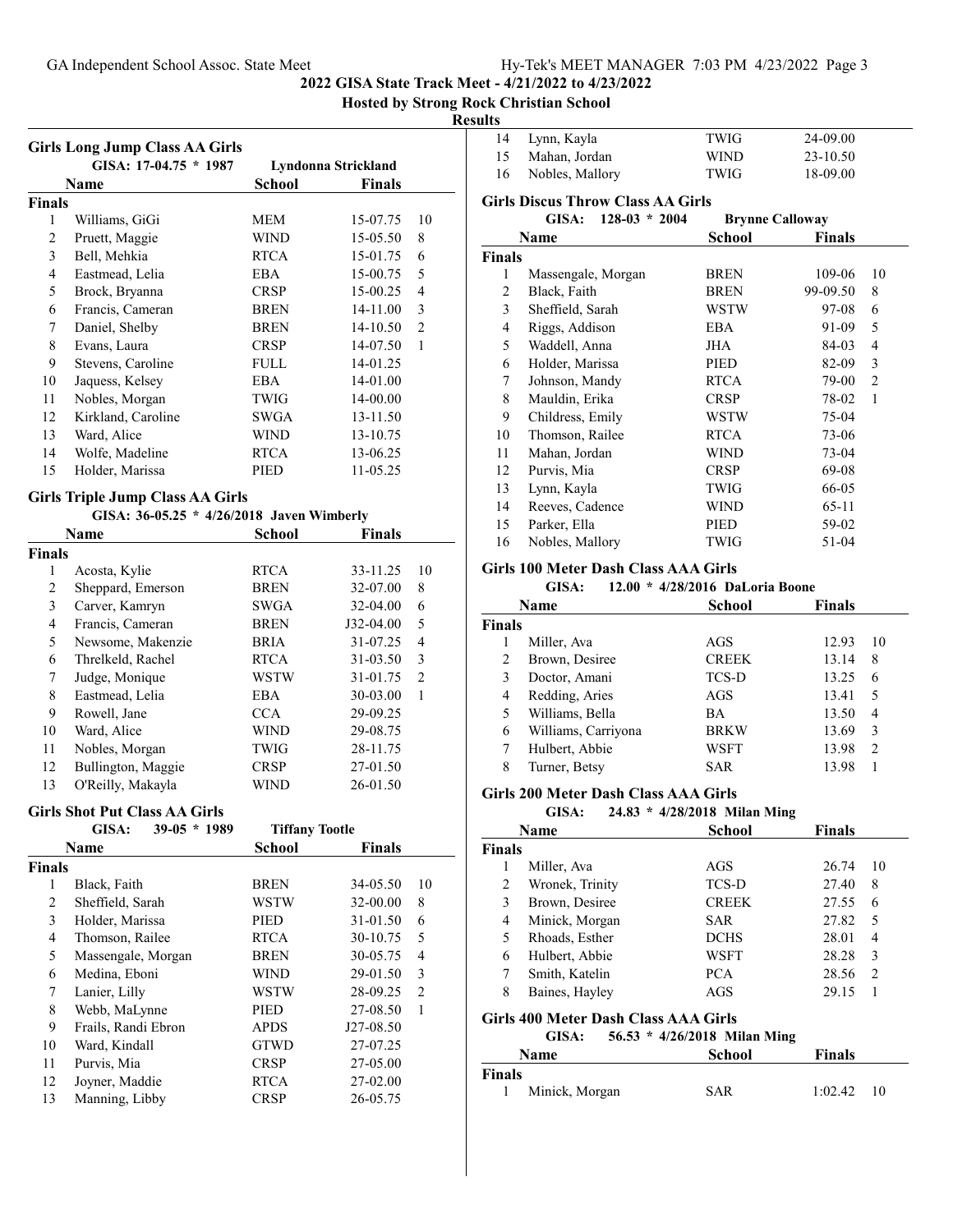**Hosted by Strong Rock Christian School**

#### **Results**

|   | Finals  (Girls 400 Meter Dash Class AAA Girls) |               |               |               |
|---|------------------------------------------------|---------------|---------------|---------------|
|   | Name                                           | <b>School</b> | <b>Finals</b> |               |
| 2 | Ray, Laney                                     | <b>TCS-D</b>  | 1:02.99       | 8             |
| 3 | Baines, Hayley                                 | AGS           | 1:04.62       | 6             |
| 4 | Richardson, Makayla                            | WSFT          | 1:04.71       |               |
|   | Griffin, Lilly                                 | <b>PCA</b>    | 1:05.87       | 4             |
| 6 | Compton, Sophie                                | <b>TIFT</b>   | 1:07.37       | 3             |
|   | Furlow, Aaysha                                 | <b>CREEK</b>  | 1:07.64       | $\mathcal{L}$ |
| 8 | Ware, Jazlyn                                   | <b>CREEK</b>  | 1:09.27       |               |

## **Girls 800 Meter Run Class AAA Girls**

| GISA: 2:15.23 * 4/30/2015 Ruthie Powell |  |  |
|-----------------------------------------|--|--|
|-----------------------------------------|--|--|

|                | Name               | School       | <b>Finals</b> |                |
|----------------|--------------------|--------------|---------------|----------------|
| <b>Finals</b>  |                    |              |               |                |
| 1              | Gay, Carly         | TCS-D        | 2:33.66       | 10             |
| 2              | Burrell, Jadie     | <b>SAR</b>   | 2:36.67       | 8              |
| 3              | Toler, Sadie       | <b>TCS-D</b> | 2:37.46       | 6              |
| $\overline{4}$ | Clark, Kaela       | <b>JMA</b>   | 2:39.72       | 5              |
| 5              | Law, Elizabeth     | <b>SAR</b>   | 2:40.52       | 4              |
| 6              | Peacock, Claire    | WSA          | 2:40.61       | 3              |
| 7              | Stephens, Jade     | <b>DCHS</b>  | 2:41.34       | $\overline{2}$ |
| 8              | Johnson, Kelly-Ann | AGS          | 2:41.80       | 1              |
| 9              | Knight, Abigail    | WSA          | 2:42.03       |                |
| 10             | Holmes, Gray       | <b>SAS</b>   | 2:43.68       |                |
| 11             | Griffin, Lilly     | <b>PCA</b>   | 2:47.11       |                |
| 12             | Solomon, Sarah     | AGS          | 2:47.98       |                |
| 13             | Jacobson, Ainsley  | <b>BRKW</b>  | 3:08.30       |                |
|                | Dunn, Kyllee       | BCA          | <b>DNF</b>    |                |
|                |                    |              |               |                |

# **Girls 1600 Meter Run Class AAA Girls**

| GISA: 5:09.05 * 4/26/2018 Camryn Bridges |                     |             |               |                |
|------------------------------------------|---------------------|-------------|---------------|----------------|
|                                          | Name                | School      | <b>Finals</b> |                |
| Finals                                   |                     |             |               |                |
| 1                                        | Sunderhaus, Kaitlyn | <b>FRED</b> | 5:51.00       | 10             |
| 2                                        | Law, Elizabeth      | SAR         | 5:51.33       | 8              |
| 3                                        | Clark, Kaela        | JMA         | 5:56.68       | 6              |
| 4                                        | Knight, Abigail     | WSA         | 5:57.19       | 5              |
| 5                                        | Dorminy, Maggie     | <b>FRED</b> | 5:58.39       | 4              |
| 6                                        | Peacock, Claire     | WSA         | 5:59.37       | 3              |
| 7                                        | Burrell, Jadie      | SAR         | 6:15.69       | $\overline{2}$ |
| 8                                        | Toler, Sadie        | TCS-D       | 6:17.03       | 1              |
| 9                                        | Cowart, Piper       | <b>JMA</b>  | 6:23.65       |                |
| 10                                       | Beltrami, Margaret  | AGS         | 6:28.99       |                |
| 11                                       | Cowart, Payton      | <b>PCA</b>  | 6:42.72       |                |
| 12                                       | Butler, Jazmine     | <b>DCHS</b> | 6:49.37       |                |
| 13                                       | Buddapati, Maansi   | AGS         | 7:28.14       |                |
| 14                                       | Kozma, Sarah Grace  | TIFT        | 7:44.35       |                |
|                                          |                     |             |               |                |

#### **Girls 3200 Meter Run Class AAA Girls** GISA: 11:09.54 \* 4/29/2010 Grace Tinkey

| Name            | <b>School</b> | <b>Finals</b>  |  |
|-----------------|---------------|----------------|--|
| Finals          |               |                |  |
| Law, Elizabeth  | <b>SAR</b>    | 12:56.65 10    |  |
| Peacock, Claire | WSA           | 13:23.53<br>-8 |  |
| Toler, Sadie    | <b>TCS-D</b>  | 13:36.94<br>6  |  |
| Burrell, Jadie  | <b>SAR</b>    | 13:46.07       |  |
|                 |               |                |  |

| 5. | Knight, Abigail      | WSA         | 13:49.67<br>$\overline{4}$ |  |
|----|----------------------|-------------|----------------------------|--|
| 6  | Cowart, Piper        | JMA         | 14:06.96<br>3              |  |
|    | Butler, Jazmine      | <b>DCHS</b> | 14:20.96<br>2              |  |
| 8  | Walton, Marissa      | WSFT        | 14:29.65                   |  |
| 9  | Johnson, Joie        | TCS-D       | 14:30.87                   |  |
| 10 | Freyaldenhoven, Tess | AGS         | 14:39.48                   |  |
| 11 | Johns, Ella          | <b>PCA</b>  | 14:40.55                   |  |
| 12 | Shuford, Grace       | ВA          | 14:51.50                   |  |
|    |                      |             |                            |  |

#### **Girls 100 Meter Hurdles Class AAA Girls**

|        | GISA:               | 14.15 * 4/28/2011 Shannen-Rose Forde |               |               |    |
|--------|---------------------|--------------------------------------|---------------|---------------|----|
|        | <b>Name</b>         |                                      | <b>School</b> | <b>Finals</b> |    |
| Finals |                     |                                      |               |               |    |
|        | George, Kardyn      |                                      | TCS-D         | 16.57         | 10 |
| 2      | Williams, Carriyona |                                      | <b>BRKW</b>   | 16.86         | 8  |
| 3      | Strickland, Sophie  | <b>BA</b>                            |               | 16.87         | 6  |
| 4      | McMichael, Griffin  |                                      | JMA           | 17.37         | 5  |
| 5      | Jones, Arri         |                                      | <b>DCHS</b>   | 17.41         | 4  |
| 6      | Scott, Abi          |                                      | <b>PCA</b>    | 17.62         | 3  |
|        | Blythe, Sydney      | <b>BA</b>                            |               | 17.66         | 2  |
| 8      | Harper, Joy         |                                      | <b>TIFT</b>   | 18.26         |    |
|        |                     |                                      |               |               |    |

## **Girls 300 Meter Hurdles Class AAA Girls**

| GISA: |  |  | 42.48 * 4/26/2012 Nnenya Hailey |
|-------|--|--|---------------------------------|
|-------|--|--|---------------------------------|

|        | uwa.<br>72.70      | $\tau$ /20/2012 Thienvaliancy |               |    |
|--------|--------------------|-------------------------------|---------------|----|
|        | <b>Name</b>        | School                        | <b>Finals</b> |    |
| Finals |                    |                               |               |    |
|        | Strickland, Sophie | BA                            | 47.31         | 10 |
| 2      | Scott, Abi         | PCA.                          | 49.54         | 8  |
| 3      | George, Kardyn     | TCS-D                         | 50.41         | 6  |
| 4      | Jones, Arri        | <b>DCHS</b>                   | 51.04         | 5  |
| 5      | Prestridge, Jordan | JMA                           | 52.12         | 4  |
| 6      | Geerdts, Trinity   | <b>BRKW</b>                   | 52.48         | 3  |
| 7      | McMichael, Griffin | JMA                           | 52.66         | 2  |
| 8      | Thorpe, Cameryn    | AGS                           | 52.81         |    |
|        |                    |                               |               |    |

## **Girls 4x100 Meter Relay Class AAA Girls**

**GISA: 50.06 \* 4/28/2011 Dominion Christian High School**

#### **B Perry, T Keitt, J Hawkins, S Forde**

|               | Team                     | Relav             | Finals                 |    |
|---------------|--------------------------|-------------------|------------------------|----|
| <b>Finals</b> |                          |                   |                        |    |
|               | Atlanta Girls'           | А                 | 51.55                  | 10 |
|               | 1) Miller, Ava           | 2) Redding, Aries |                        |    |
|               | 3) Maisonet-Curry, Anora | 4) Baines, Hayley |                        |    |
| 2             | <b>Bulloch</b>           | А                 | 51.87                  | 8  |
|               | 1) Blissett, Jordyn      |                   | 2) Blythe, Sydney      |    |
|               | 3) Garvin, Mary Banks    |                   | 4) Williams, Bella     |    |
| 3             | Trinity Chr-D            | A                 | 52.13                  | 6  |
|               | 1) Wronek, Trinity       | 2) Doctor, Amani  |                        |    |
|               | 3) George, Kardyn        | 4) Gay, Carly     |                        |    |
| 4             | <b>Brookwood</b>         | A                 | 52.84                  | 5  |
|               | 1) Squires, Ella Grace   | 2) Stalvey, Abby  |                        |    |
|               | 3) Geerdts, Trinity      |                   | 4) Williams, Carriyona |    |
| 5.            | Pinewood Chr             | A                 | 53.38                  | 4  |
|               | 1) Nevil, Riley          | 2) Bradley, Jena  |                        |    |
|               | 3) Lynn, Cassidi         | 4) Smith, Katelin |                        |    |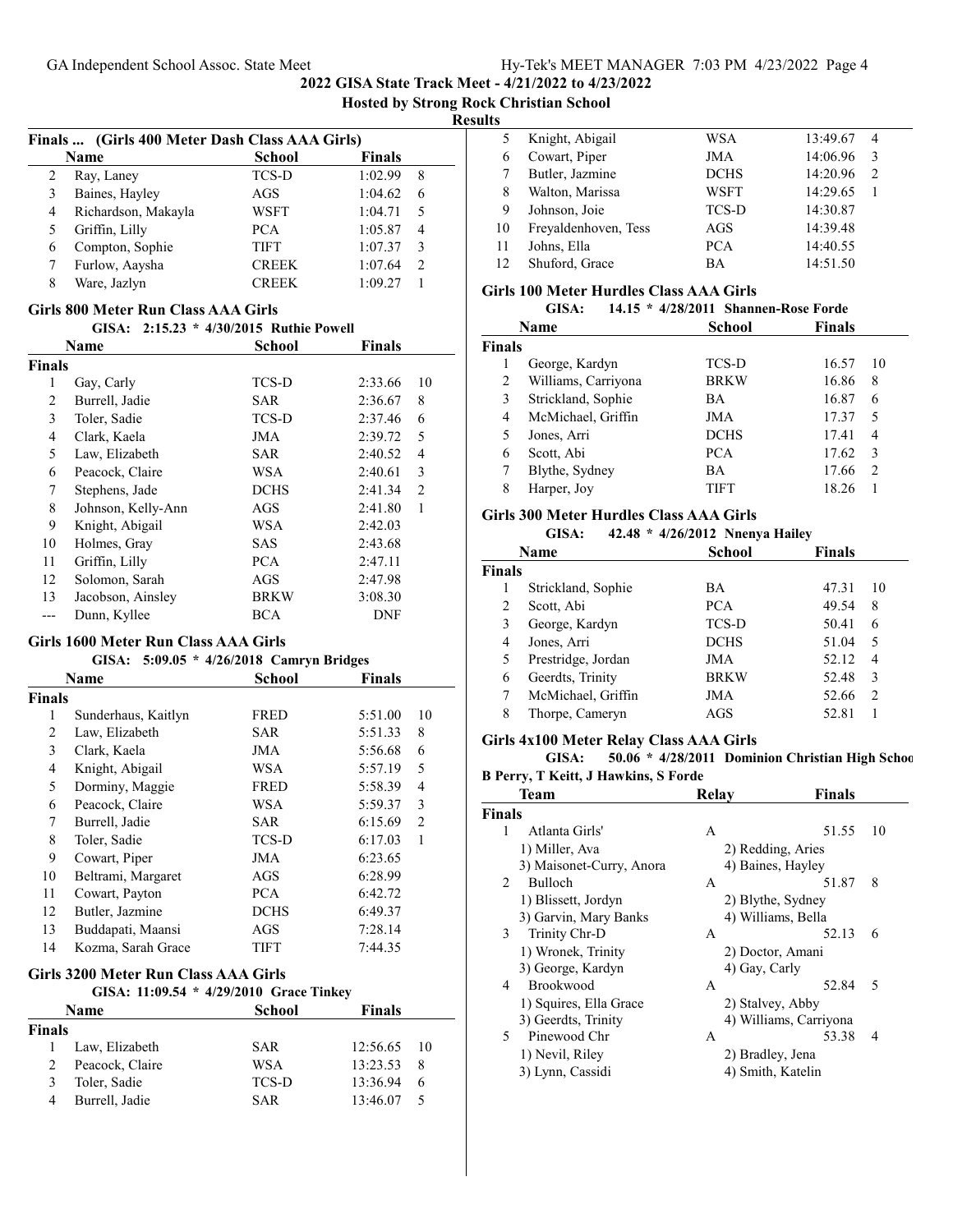**2022 GISA State Track Meet - 4/21/2022 to 4/23/2022**

**Hosted by Strong Rock Christian School**

|               | Finals  (Girls 4x100 Meter Relay Class AAA Girls) |              |                        |                |  |
|---------------|---------------------------------------------------|--------------|------------------------|----------------|--|
|               | Team                                              | <b>Relay</b> | <b>Finals</b>          |                |  |
| 6             | John Milledge                                     | A            | 54.05                  | 3              |  |
|               | 1) Hudgins, Ella                                  |              | 2) Myers, Brooke       |                |  |
|               | 3) Prestwood, Maggie                              |              | 4) Rhodes, Hallie Beth |                |  |
| 7             | Dominion                                          | A            | 54.21                  | 2              |  |
|               | 1) McLean, Greta                                  |              | 2) Jones, Arri         |                |  |
|               | 3) Stephens, Jade                                 |              | 4) Rhoads, Esther      |                |  |
| 8             | Southland                                         | A            | 54.73                  | 1              |  |
|               | 1) Turner, Betsy                                  |              | 2) Hines, Wimberly     |                |  |
|               | 3) Miles, Adaline                                 |              | 4) Minick, Morgan      |                |  |
|               | Girls 4x400 Meter Relay Class AAA Girls           |              |                        |                |  |
|               | GISA: $4:05.92 * 2002$                            |              |                        |                |  |
|               | R. Seymour; C. Seymour; Bates; Kennedy            |              |                        |                |  |
|               | Team                                              | Relay        | Finals                 |                |  |
| <b>Finals</b> |                                                   |              |                        |                |  |
| 1             | Trinity Chr-D                                     | A            | 4:17.50                | 10             |  |
|               | 1) Gay, Carly                                     |              | 2) Ray, Laney          |                |  |
|               | 3) George, Kardyn                                 |              | 4) Wronek, Trinity     |                |  |
| 2             | Bulloch                                           | A            | 4:24.49                | 8              |  |
|               | 1) Strickland, Sophie                             |              | 2) Williams, Bella     |                |  |
|               | 3) Blythe, Sydney                                 |              | 4) Baird, Caroline     |                |  |
| 3             | Pinewood Chr                                      | А            | 4:24.72                | 6              |  |
|               | 1) Cowart, Payton                                 |              | 2) Griffin, Lilly      |                |  |
|               | 3) Scott, Abi                                     |              | 4) Nevil, Riley        |                |  |
| 4             | Atlanta Girls'                                    | A            | 4:33.43                | 5              |  |
|               | 1) Baines, Hayley                                 |              | 2) Solomon, Sarah      |                |  |
|               | 3) Thorpe, Cameryn                                |              | 4) Johnson, Kelly-Ann  |                |  |
| 5             | Westfield                                         | А            | 4:35.10                | 4              |  |
|               | 1) Free, Ella Reese                               |              | 2) Richardson, Makayla |                |  |
|               | 3) Paris, Molly Kate                              |              | 4) Hulbert, Abbie      |                |  |
| 6             | Trinity Chr-D                                     | B            | 4:36.72                | 3              |  |
|               | 1) Lanton, Selah                                  |              | 2) Doctor, Amani       |                |  |
|               | 3) Shepherd, Hattie Grace                         |              | 4) Williams, Lauren    |                |  |
| 7             | Dominion                                          | A            | 4:38.95                | $\overline{c}$ |  |
|               | 1) McLean, Greta                                  |              | 2) Jones, Arri         |                |  |
|               | 3) Stephens, Jade                                 |              | 4) Rhoads, Esther      |                |  |
| 8             | Southland                                         | A            | 4:39.88                | 1              |  |
|               | 1) Burrell, Jadie                                 |              | 2) Hines, Wimberly     |                |  |
|               | 3) Law, Elizabeth                                 |              | 4) Minick, Morgan      |                |  |
|               |                                                   |              |                        |                |  |

### **Girls High Jump Class AAA Girls**

|               | GISA:               | $5-06 * 1980$ | <b>Denise Holloway</b> |               |                |
|---------------|---------------------|---------------|------------------------|---------------|----------------|
|               | <b>Name</b>         |               | School                 | <b>Finals</b> |                |
| <b>Finals</b> |                     |               |                        |               |                |
| 1             | Taylor, Kira        |               | <b>HSPS</b>            | $5-02.00$     | 10             |
| 2             | Gay, Carly          |               | TCS-D                  | $4 - 11.00$   | 8              |
| 3             | Ray, Laney          |               | TCS-D                  | $4 - 10.00$   | 6              |
| 4             | Baird, Caroline     |               | <b>BA</b>              | 4-08.00       | 5              |
| 5             | Geerdts, Trinity    |               | <b>BRKW</b>            | 4-06.00       | 4              |
| 6             | Scott, Abi          |               | <b>PCA</b>             | J4-06.00      | 3              |
| 7             | Sparrow, Anna       |               | WSFT                   | J4-06.00      | $\mathfrak{D}$ |
| 8             | Squires, Ella Grace |               | <b>BRKW</b>            | $4 - 04.00$   | 1              |
| 9             | Rachal, Toni        |               | AGS                    | J4-04.00      |                |
| 10            | Steinmeyer, Kylie   |               | JMA                    | $4 - 02.00$   |                |

| Miller, Ava                              | AGS         | J4-02.00                        |                                          |
|------------------------------------------|-------------|---------------------------------|------------------------------------------|
| Prestridge, Jordan                       | <b>JMA</b>  | J4-02.00                        |                                          |
| Wynne, Risa                              | <b>DCHS</b> | J4-02.00                        |                                          |
| Odom, Grace                              | <b>TIFT</b> | NH                              |                                          |
| <b>Girls Pole Vault Class AAA Girls</b>  |             |                                 |                                          |
| GISA: $13-01.50 * 4/28/2016$ Becky Arbiv |             |                                 |                                          |
| Name                                     | School      | <b>Finals</b>                   |                                          |
|                                          |             |                                 |                                          |
| Minick, Morgan                           | <b>SAR</b>  | 9-00.00                         | 10                                       |
| Dasher, Mary Lucy                        | <b>PCA</b>  | 7-06.00                         | 8                                        |
| Ray, Laney                               | TCS-D       | 7-00.00                         | 5.5                                      |
| Dupree, Madalyn                          | <b>DCHS</b> | 7-00.00                         | 5.5                                      |
| Kennedy, Alexandra                       | BA          | J7-00.00                        | 4                                        |
| Strickland, Sophie                       | BA.         | $6 - 06.00$                     | 3                                        |
| High, Taylor                             | <b>SAR</b>  | J6-06.00                        | $\mathfrak{D}$                           |
|                                          |             |                                 |                                          |
| Name                                     | School      | Finals                          |                                          |
|                                          |             | Girls Long Jump Class AAA Girls | GISA: 18-08.50 * 4/27/2017 DaLoria Boone |

| `inals |                          |              |          |                |
|--------|--------------------------|--------------|----------|----------------|
| 1      | Williams, Bella          | BA.          | 16-04.75 | 10             |
| 2      | Doctor, Amani            | TCS-D        | 16-02.50 | 8              |
| 3      | Wronek, Trinity          | TCS-D        | 16-01.50 | 6              |
| 4      | Olson, Jasmin            | <b>TIFT</b>  | 15-03.50 | 5              |
| 5      | Blythe, Sydney           | BA.          | 14-10.75 | 4              |
| 6      | Squires, Ella Grace      | <b>BRKW</b>  | 14-10.50 | 3              |
| 7      | Ware, Jazlyn             | <b>CREEK</b> | 14-06.50 | $\overline{c}$ |
| 8      | Hines, Wimberly          | SAR          | 14-02.25 | 1              |
| 9      | Lane, Kate               | WSFT         | 13-04.75 |                |
| 10     | Wynne, Risa              | <b>DCHS</b>  | 13-03.25 |                |
| 11     | Richards, Gigi           | <b>CREEK</b> | 12-09.25 |                |
| 12     | Pearson, Adeline         | WSFT         | 12-09.00 |                |
| 13     | Williams, Carriyona      | <b>BRKW</b>  | 12-05.75 |                |
| 14     | Gordon, Lauren           | <b>DCHS</b>  | 11-09.50 |                |
| 15     | Christofanelli, Caroline | WSA          | 11-08.00 |                |

## **Girls Triple Jump Class AAA Girls**

#### **GISA:** 37-11 \* 5/2/2013 **Ivey Slaughter**

|                | <b>School</b><br><b>Finals</b><br>Name |              |           |                |
|----------------|----------------------------------------|--------------|-----------|----------------|
| <b>Finals</b>  |                                        |              |           |                |
| 1              | Wronek, Trinity                        | TCS-D        | 34-01.00  | 10             |
| 2              | Williams, Bella                        | BA.          | 34-00.00  | 8              |
| 3              | Squires, Ella Grace                    | <b>BRKW</b>  | 31-07.50  | 6              |
| $\overline{4}$ | George, Kardyn                         | TCS-D        | 31-02.25  | 5              |
| 5              | Blythe, Sydney                         | <b>BA</b>    | 30-05.25  | 4              |
| 6              | Burrell, Gracie                        | SAR          | 29-11.00  | 3              |
| 7              | Wynne, Risa                            | <b>DCHS</b>  | J29-11.00 | $\overline{2}$ |
| 8              | Furlow, Aaysha                         | <b>CREEK</b> | 29-10.75  | $\mathbf{1}$   |
| 9              | McMichael, Griffin                     | <b>JMA</b>   | 28-10.50  |                |
| 10             | Paris, Molly Kate                      | WSFT         | 28-09.00  |                |
| 11             | Jacobson, Ainsley                      | <b>BRKW</b>  | 28-00.25  |                |
| 12             | Hancock, Whitney                       | TIFT         | 27-06.25  |                |
| 13             | Richardson, Makayla                    | WSFT         | 27-03.75  |                |
| 14             | Gordon, Lauren                         | <b>DCHS</b>  | 26-04.25  |                |
| 15             | Watson, Kassidy                        | WSA          | 25-07.00  |                |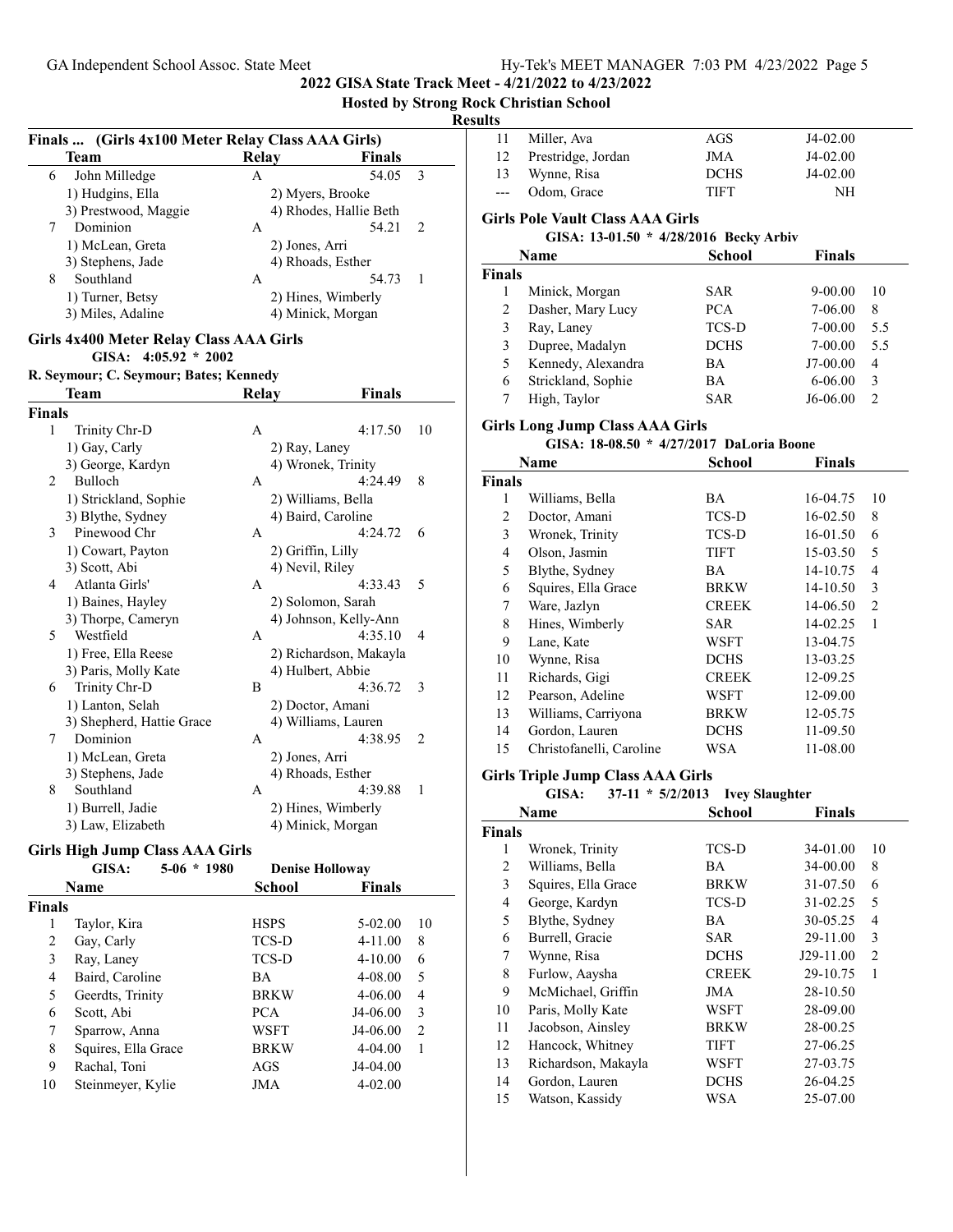## **Hosted by Strong Rock Christian School**

#### **Results**

|                    | Finals  (Girls Triple Jump Class AAA Girls)        |                                 |               |                |  |  |
|--------------------|----------------------------------------------------|---------------------------------|---------------|----------------|--|--|
|                    | Name                                               | <b>School</b>                   | Finals        |                |  |  |
|                    | Maisonet-Curry, Anora                              | AGS                             | <b>FOUL</b>   |                |  |  |
|                    | <b>Girls Shot Put Class AAA Girls</b>              |                                 |               |                |  |  |
|                    | GISA: 51-06.75 * 4/26/2012 Sarah Howard            |                                 |               |                |  |  |
|                    | Name                                               | School                          | Finals        |                |  |  |
| <b>Finals</b>      |                                                    |                                 |               |                |  |  |
| 1                  | Hedgemon, Bailey                                   | AGS                             | 35-09.00      | 10             |  |  |
| $\overline{c}$     | Swicord, Larken                                    | <b>JMA</b>                      | 32-10.50      | 8              |  |  |
| 3                  | MacGregor, Jaeley                                  | <b>PCA</b>                      | 29-05.50      | 6              |  |  |
| 4                  | Redding, Brylie                                    | SAR                             | 29-00.00      | 5              |  |  |
| 5                  | Nobles, Ashantay                                   | BA                              | 28-03.25      | $\overline{4}$ |  |  |
| 6                  | Blankenship, Sophia                                | SAR                             | 27-08.25      | 3              |  |  |
| 7                  | Rule, Morgan                                       | SAS                             | 27-07.00      | $\overline{2}$ |  |  |
| 8                  | Odom, Grace                                        | TIFT                            | 26-00.00      | 1              |  |  |
| 9                  | Quick, Ellie                                       | TCS-D                           | 25-08.00      |                |  |  |
| 10                 | Lane, Kate                                         | WSFT                            | 23-01.00      |                |  |  |
| 11                 | Richter, Abbi                                      | <b>TIFT</b>                     | 23-00.00      |                |  |  |
| 12                 | Dinkens, Payton                                    | AGS                             | 22-02.00      |                |  |  |
| 13                 | Mosely, Shaniya                                    | <b>CREEK</b>                    | 21-11.25      |                |  |  |
| 14                 | Swanson, Ivey                                      | <b>BCA</b>                      | 21-00.25      |                |  |  |
| 15                 | Schubert, Mary Anne                                | NDA                             | 19-07.00      |                |  |  |
|                    |                                                    |                                 |               |                |  |  |
|                    | <b>Girls Discus Throw Class AAA Girls</b><br>GISA: | 147-11 * 4/28/2011 Sarah Howard |               |                |  |  |
|                    |                                                    |                                 |               |                |  |  |
|                    | Name                                               | <b>School</b>                   | <b>Finals</b> |                |  |  |
| <b>Finals</b><br>1 | Hedgemon, Bailey                                   | AGS                             | 106-05        | 10             |  |  |
| 2                  | Raymer, Reece                                      | TCS-D                           | 95-04         | 8              |  |  |
| 3                  | MacGregor, Jaeley                                  | <b>PCA</b>                      | 92-00         | 6              |  |  |
| 4                  | Quick, Ellie                                       | TCS-D                           | 88-04         | 5              |  |  |
| 5                  | Durrence, Lara                                     | <b>PCA</b>                      | 76-10         | 4              |  |  |
| 6                  | Lewis, Kayla                                       | <b>BRKW</b>                     | 74-08         | 3              |  |  |
| 7                  | Mosely, Shaniya                                    | <b>CREEK</b>                    | 73-04         | $\overline{2}$ |  |  |
| 8                  | Dinkens, Payton                                    | AGS                             | 68-11         | $\mathbf{1}$   |  |  |
| 9                  | Swicord, Larken                                    | JMA                             | 67-01         |                |  |  |
| 10                 | Newton, Courtney                                   | WSFT                            | 66-03         |                |  |  |
| 11                 | Swanson, Ivey                                      | <b>BCA</b>                      | $60 - 11$     |                |  |  |
| 12                 | Richter, Abbi                                      | TIFT                            | 56-11.50      |                |  |  |
| 13                 | Martino, Ava                                       | WSA                             | 56-11         |                |  |  |
| 14                 | Roth, Gracie                                       | SAR                             | 55-02         |                |  |  |
| 15                 | Schubert, Mary Anne                                | NDA                             | 54-01         |                |  |  |

#### **Boys 100 Meter Dash Class AA Boys**

|               | GISA:             | $11.01 * 5/1/2021$ | <b>Jakoris Smith</b> |          |               |
|---------------|-------------------|--------------------|----------------------|----------|---------------|
|               | Name              |                    | School               | Finals   |               |
| <b>Finals</b> |                   |                    |                      |          |               |
|               | Hankerson, Aaron  |                    | <b>RTCA</b>          | $10.87*$ | 10            |
| 2             | Denton, Zach      |                    | <b>BREN</b>          | 11.53    | 8             |
| 3             | Addison, Luke     |                    | <b>TERR</b>          | 11.59    | 6             |
| 4             | Pittman, Sharnard |                    | <b>TERR</b>          | 11.69    | 5             |
| 5             | Graves, Zachary   |                    | <b>HOW</b>           | 11.71    | 4             |
| 6             | Joseph, Michael   |                    | <b>PIED</b>          | 11.78    | 3             |
|               | Powell, Jashaun   |                    | <b>RTCA</b>          | 11.80    | $\mathcal{L}$ |
| 8             | Smith, Colton     |                    | <b>BREN</b>          | 11.85    |               |
|               |                   |                    |                      |          |               |

| <b>Boys 200 Meter Dash Class AA Boys</b><br>22.22 * 4/27/2019 Winston Wright<br>GISA: |                   |               |               |               |
|---------------------------------------------------------------------------------------|-------------------|---------------|---------------|---------------|
|                                                                                       | Name              | <b>School</b> | <b>Finals</b> |               |
| <b>Finals</b>                                                                         |                   |               |               |               |
| 1                                                                                     | Hankerson, Aaron  | <b>RTCA</b>   | 22.65         | 10            |
| 2                                                                                     | Denton, Zach      | <b>BREN</b>   | 23.71         | 8             |
| 3                                                                                     | Newton, Jackson   | <b>RTCA</b>   | 23.91         | 6             |
| 4                                                                                     | Hunt, Gerald      | TJA.          | 23.94         | 5             |
| 5                                                                                     | Pittman, Sharnard | <b>TERR</b>   | 24.07         | 4             |
| 6                                                                                     | Addison, Luke     | TERR          | 24.62         | 3             |
| 7                                                                                     | Maikori, Asher    | <b>FSA</b>    | 24.63         | $\mathcal{L}$ |
| 8                                                                                     | Wright, Will      | <b>BREN</b>   | 24.69         |               |

#### **Boys 400 Meter Dash Class AA Boys**

#### **GISA:** 49.05 \* 4/30/2009 Justin Chambers

| Name          |                 | School      | <b>Finals</b>          |
|---------------|-----------------|-------------|------------------------|
| <b>Finals</b> |                 |             |                        |
|               | Denton, Thomas  | <b>BREN</b> | 51.36<br>10            |
| 2             | Monnig, Ben     | <b>APDS</b> | 51.49<br>8             |
| 3             | Hunt, Gerald    | TJA         | 52.05<br>6             |
| 4             | Gardner, Austin | <b>FSA</b>  | 52.90<br>5             |
| 5             | Durden, Tripp   | <b>RTCA</b> | 52.91<br>4             |
| 6             | Wright, Will    | <b>BREN</b> | 53.92<br>3             |
| 7             | Stanley, TJ     | <b>RTCA</b> | 55.55<br>$\mathcal{P}$ |
| 8             | Joseph, Michael | PIED        | 59.05                  |

#### **Boys 800 Meter Run Class AA Boys**

GISA: 1:58.99 \* 4/24/2014 Kaleb McLeod

|               | Name               | <b>School</b> | <b>Finals</b> |    |
|---------------|--------------------|---------------|---------------|----|
| <b>Finals</b> |                    |               |               |    |
| 1             | Monnig, Ben        | <b>APDS</b>   | 2:00.10       | 10 |
| 2             | Trapp, Hayes       | <b>APDS</b>   | 2:02.60       | 8  |
| 3             | Keen, Aiden        | <b>HCA</b>    | 2:04.24       | 6  |
| 4             | Fow, Wes           | <b>HOW</b>    | 2:12.33       | 5  |
| 5             | Harrell, Ragan     | <b>TERR</b>   | 2:12.66       | 4  |
| 6             | Anderson, Jeremy   | FSA.          | 2:14.15       | 3  |
| 7             | Bailey, Braden     | SWGA          | 2:14.36       | 2  |
| 8             | Tuck, Andrew       | <b>RTCA</b>   | 2:14.85       | 1  |
| 9             | Hackenberry, Jacob | <b>BRIA</b>   | 2:15.12       |    |
| 10            | Christensen, David | <b>FPCA</b>   | 2:16.20       |    |
| 11            | Harrod, Graham     | <b>CRSP</b>   | 2:19.48       |    |
| 12            | Ashley, Brody      | WIND          | 2:20.21       |    |
| 13            | Vaughn, Drew       | <b>RTCA</b>   | 2:24.32       |    |
| 14            | Lord, Tucker       | <b>BRIA</b>   | 2:33.03       |    |
| 15            | Russ, Harrison     | CCA           | 2:43.08       |    |

## **Boys 1600 Meter Run Class AA Boys**

|        | GISA: 4:21.23 * 4/24/2014 Kaleb McLeod |               |               |    |  |
|--------|----------------------------------------|---------------|---------------|----|--|
|        | <b>Name</b>                            | <b>School</b> | <b>Finals</b> |    |  |
| Finals |                                        |               |               |    |  |
|        | Trapp, Hayes                           | <b>APDS</b>   | $4:25.77$ 10  |    |  |
|        | Keen, Aiden                            | <b>HCA</b>    | 4:51.58       | 8  |  |
|        | Hackenberry, Johnston                  | <b>BRIA</b>   | 4:57.72       | 6  |  |
| 4      | Hackenberry, Jacob                     | BRIA          | 4:57.89       | -5 |  |
|        | Fow, Wes                               | <b>HOW</b>    | 5:02.19       | 4  |  |
|        |                                        |               |               |    |  |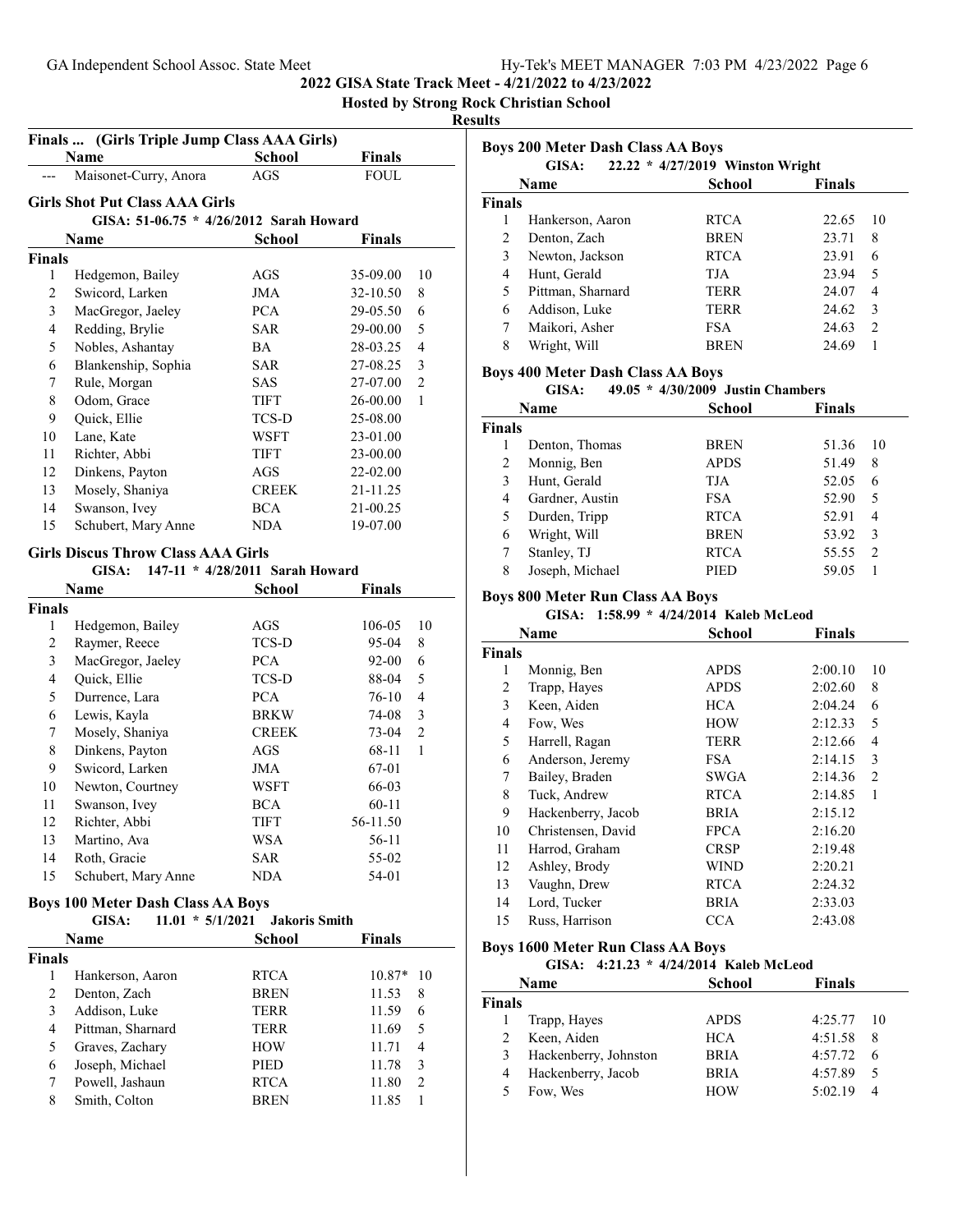**2022 GISA State Track Meet - 4/21/2022 to 4/23/2022**

**Hosted by Strong Rock Christian School**

|    | Finals  (Boys 1600 Meter Run Class AA Boys) |               |              |  |
|----|---------------------------------------------|---------------|--------------|--|
|    | Name                                        | <b>School</b> | Finals       |  |
| 6  | Christensen, David                          | <b>FPCA</b>   | 5:04.71<br>3 |  |
| 7  | McDaniel, Evans                             | <b>BREN</b>   | 2<br>5:06.20 |  |
| 8  | Howington, Jacob                            | <b>HCA</b>    | 5:06.67<br>1 |  |
| 9  | Harrod, Graham                              | <b>CRSP</b>   | 5:06.78      |  |
| 10 | Johnson, Preston                            | SWGA          | 5:24.77      |  |
| 11 | Vaughn, Drew                                | <b>RTCA</b>   | 5:31.40      |  |
| 12 | Christensen, Timothy                        | <b>FPCA</b>   | 5:31.65      |  |
| 13 | Simmons, Michael                            | WIND          | 5:33.47      |  |
| 14 | Drew, Easton                                | <b>RTCA</b>   | 5:37.20      |  |
| 15 | Holstun, Owen                               | LAGR          | 5:43.82      |  |
| 16 | Valesco. Noah                               | <b>COTT</b>   | 6:00.75      |  |

#### **Boys 3200 Meter Run Class AA Boys**

#### **GISA:** 9:30.34 \* 4/26/2014 Kaleb McLeod

|        | Name                   | <b>School</b> | <b>Finals</b>    |
|--------|------------------------|---------------|------------------|
| Finals |                        |               |                  |
| 1      | Trapp, Hayes           | <b>APDS</b>   | $9:28.43*$<br>10 |
| 2      | Keen, Aiden            | <b>HCA</b>    | 10:29.77<br>8    |
| 3      | Fow, Wes               | <b>HOW</b>    | 10:55.81<br>6    |
| 4      | Hackenberry, Jacob     | <b>BRIA</b>   | 10:59.70<br>5    |
| 5      | Christensen, David     | <b>FPCA</b>   | 4<br>11:06.69    |
| 6      | Harrod, Graham         | <b>CRSP</b>   | 3<br>11:11.24    |
| 7      | Butler, Jack           | <b>APDS</b>   | 11:12.19<br>2    |
| 8      | Hackenberry, Johnston  | <b>BRIA</b>   | 11:14.90<br>1    |
| 9      | Howington, Jacob       | <b>HCA</b>    | 11:17.07         |
| 10     | Simmons, Michael       | WIND          | 12:06.65         |
| 11     | Holstun, Owen          | LAGR          | 12:33.96         |
| 12     | Tharpe, Barron         | <b>FULL</b>   | 12:38.87         |
| 13     | Christensen, Timothy   | <b>FPCA</b>   | 12:44.03         |
| 14     | Martinez-Perez, Lucian | WIND          | 12:49.62         |
| 15     | Vaughn, Drew           | <b>RTCA</b>   | 13:58.64         |

#### **Boys 110 Meter Hurdles Class AA Boys**

|               | GISA:           | $16.40 * 5/1/2021$ Dax Reese |                                   |
|---------------|-----------------|------------------------------|-----------------------------------|
|               | Name            | School                       | <b>Finals</b>                     |
| <b>Finals</b> |                 |                              |                                   |
|               | Reese, Dax      | <b>BRIA</b>                  | $16.26*10$                        |
| 2             | Jordan, Amereon | MEM                          | $16.38*$<br>8                     |
| 3             | Joseph, Steven  | <b>APDS</b>                  | 16.61<br>6                        |
| 4             | Massey, William | <b>TERR</b>                  | 17.06<br>5                        |
| 5             | Palmer, DJ      | WSTW                         | 17.27<br>4                        |
| 6             | Davis, Railey   | WSTW                         | 17.88<br>3                        |
| 7             | Spivey, Jake    | <b>CCA</b>                   | 17.91<br>$\mathfrak{D}_{1}^{(1)}$ |
| 8             | Syms, Connor    | EBA                          | 18.10                             |

#### **Boys 300 Meter Hurdles Class AA Boys**

|               | GISA:            | 39.83 * 4/24/2008 Ethan Lovett |               |     |
|---------------|------------------|--------------------------------|---------------|-----|
|               | Name             | School                         | <b>Finals</b> |     |
| <b>Finals</b> |                  |                                |               |     |
|               | Palmer, DJ       | WSTW                           | 40.63         | 10  |
| 2             | Muller, Wells    | <b>BREN</b>                    | 40.95         | 8   |
| 3             | Joseph, Steven   | <b>APDS</b>                    | 41.18         | 6   |
| 4             | Syms, Connor     | EBA                            | 43.36         | - 5 |
| 5             | Anderson, Jeremy | <b>FSA</b>                     | 43.66         |     |

| ILS |                 |      |              |
|-----|-----------------|------|--------------|
|     | 6 Wade, Cole    | PIED | 43.69        |
|     | 7 Spivey, Jake  | CCA  | 44.09<br>- 2 |
|     | Massey, William | TERR | 44.11        |

# **Boys 4x100 Meter Relay Class AA Boys**

## **GISA:** 44.21 \* 4/28/2016 Flint River Academy

## **A Posey, P Williams, C Evans, J Murphy**

|                | Team                  | Relay |                     | Finals   |                |
|----------------|-----------------------|-------|---------------------|----------|----------------|
| <b>Finals</b>  |                       |       |                     |          |                |
| 1              | Brentwood             | A     |                     | $43.56*$ | 10             |
|                | 1) Denton, Zach       |       | 2) Wright, Will     |          |                |
|                | 3) Muller, Wells      |       | 4) Denton, Thomas   |          |                |
| $\mathfrak{D}$ | <b>Rht Toombs</b>     | A     |                     | $44.01*$ | 8              |
|                | 1) Durden, Tripp      |       | 2) Powell, Jashaun  |          |                |
|                | 3) Stanley, TJ        |       | 4) Hankerson, Aaron |          |                |
| 3              | Terrell               | A     |                     | 44.74    | 6              |
|                | 1) Reddick, Carter    |       | 2) Alston, Andy     |          |                |
|                | 3) Pittman, Sharnard  |       | 4) Addison, Luke    |          |                |
| 4              | Augusta Prep          | A     |                     | 45.30    | 5              |
|                | 1) Joseph, Steven     |       | 2) Monnig, Will     |          |                |
|                | 3) Monnig, Ben        |       | 4) Waiters, Tyon    |          |                |
| 5              | Piedmont              | A     |                     | 45.64    | 4              |
|                | 1) Carter, Spencer    |       | 2) Kennemore, Ryan  |          |                |
|                | 3) George, Kaivon     |       | 4) Joseph, Michael  |          |                |
| 6              | Thomas Jefferson      | A     |                     | 45.65    | 3              |
|                | 1) Peavey, Carson     |       | 2) Bailey, Ben      |          |                |
|                | 3) Hunt, Gerald       |       | 4) Beasley, Cam     |          |                |
| 7              | Gatewood              | A     |                     | 46.68    | $\mathfrak{D}$ |
|                | 1) Haley, Blake       |       | 2) Wilson, Landon   |          |                |
|                | 3) Bennett, Noah      |       | 4) Crowe, Jackson   |          |                |
| 8              | Terrell               | B     |                     | 46.85    | 1              |
|                | 1) Harrell, Ragan     |       | 2) Smurda, Mac      |          |                |
|                | 3) Montgomery, Carson |       | 4) Swain, Dozier    |          |                |
|                |                       |       |                     |          |                |

#### **Boys 4x400 Meter Relay Class AA Boys**

#### GISA: 3:31.27 \* 5/1/2021 Gatewood

#### **L Wilson, E Bennett, B Johnson, J Crowe**

| <b>Team</b>                | Relay            | <b>Finals</b>                       |
|----------------------------|------------------|-------------------------------------|
| <b>Finals</b>              |                  |                                     |
| 1<br><b>Brentwood</b>      | A                | $3:31.09*$<br>10                    |
| 1) Denton, Zach            | 2) Wright, Will  |                                     |
| 3) Muller, Wells           |                  | 4) Denton, Thomas                   |
| 2<br>Augusta Prep          | A                | 8<br>3:35.50                        |
| 1) Joseph, Steven          | 2) Monnig, Ben   |                                     |
| 3) Trapp, Hayes            | 4) Waiters, Tyon |                                     |
| Gatewood<br>3              | A                | 3:37.26<br>6                        |
| 1) Wilson, Landon          | 2) Keiser, Kaden |                                     |
| 3) Haley, Blake            |                  | 4) Crowe, Jackson                   |
| <b>Fulton Science</b><br>4 | A                | 3:37.93<br>$\overline{\phantom{0}}$ |
| 1) Troy, Parker            |                  | 2) Laanait, Tristen                 |
| 3) Anderson, Jeremy        |                  | 4) Gardner, Austin                  |
| Rbt Toombs<br>5.           | A                | 3:39.24<br>4                        |
| 1) Durden, Tripp           | 2) Stanley, TJ   |                                     |
| 3) Hankerson, Aaron        |                  | 4) Powell, Jashaun                  |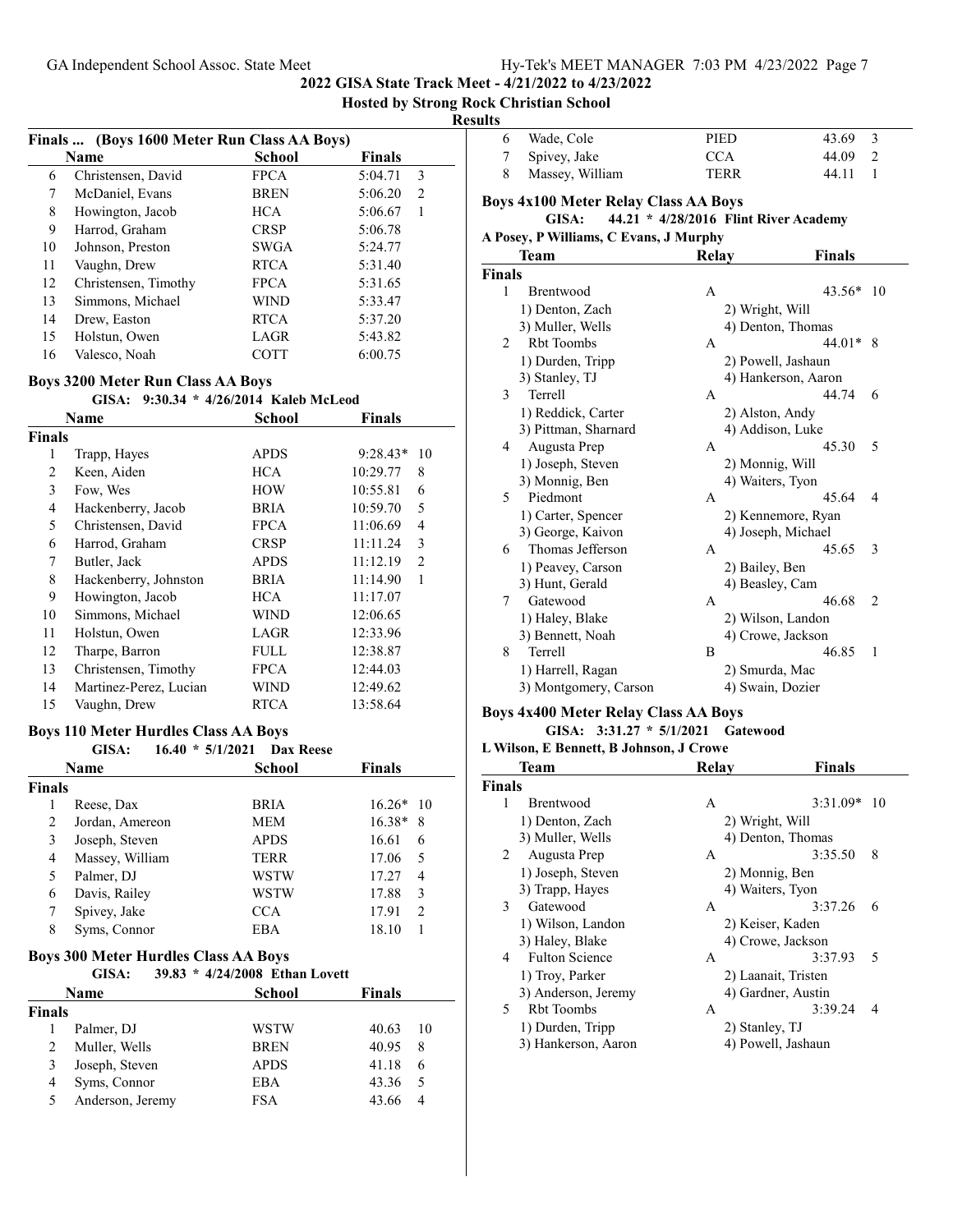**2022 GISA State Track Meet - 4/21/2022 to 4/23/2022**

**Hosted by Strong Rock Christian School**

|   | Team                                                          | Relay    | <b>Finals</b>             |
|---|---------------------------------------------------------------|----------|---------------------------|
| 6 | <b>Terrell</b>                                                | А        | 3<br>3:50.06              |
|   | 1) Addison, Luke                                              |          | 2) Alston, Andy           |
|   | 3) Harrell, Ragan                                             |          | 4) Pittman, Sharnard      |
| 7 | Gatewood                                                      | B        | 3:51.21<br>$\mathcal{L}$  |
|   | 1) Harvey, Jack                                               |          | 2) Luttrell, Greer        |
|   | 3) Lundy, Jackson                                             |          | 4) Hewatt, Jackson        |
| 8 | Highland                                                      | A        | 4:04.67<br>$\overline{1}$ |
|   | 1) Daniely, Justin                                            |          | 2) Wardwell, Davis        |
|   | 3) Howington, Jacob                                           |          | 4) Keen, Aiden            |
|   | <b>Boys High Jump Class AA Boys</b><br>GISA: $6-05.50 * 1979$ | J. Smith |                           |

|               | Name              | School      | <b>Finals</b> |     |
|---------------|-------------------|-------------|---------------|-----|
| <b>Finals</b> |                   |             |               |     |
| 1             | Perkins, Cameron  | <b>BRIA</b> | $6 - 02.00$   | 10  |
| 2             | Carter, Spencer   | <b>PIED</b> | $6-00.00$     | 8   |
| 3             | Muller, Wells     | <b>BREN</b> | 5-08.00       | 6   |
| 4             | Hankerson, Aaron  | <b>RTCA</b> | J5-08.00      | 5   |
| 5             | Massey, William   | <b>TERR</b> | 5-06.00       | 3.5 |
| 5             | Orona, Alex       | WIND        | 5-06.00       | 3.5 |
| 7             | Davis, Railey     | WSTW        | J5-06.00      | 2   |
| 8             | Wainscott, Dawson | WIND        | J5-06.00      | 1   |
| 9             | Lord, Tanner      | <b>BRIA</b> | $5-04.00$     |     |
| 10            | Unruh, Kevin      | <b>TJA</b>  | $J5-04.00$    |     |
| 11            | Crosson, Hayden   | TERR        | $J5-04.00$    |     |
| 12            | Newton, Jackson   | <b>RTCA</b> | $J5-04.00$    |     |
|               | Yager, Alex       | COTT        | NH            |     |

#### **Boys Pole Vault Class AA Boys**

#### **GISA:** 14-01 \* 4/29/2010 Eli Sumner

|        | Name           | <b>School</b> | Finals      |                |
|--------|----------------|---------------|-------------|----------------|
| Finals |                |               |             |                |
|        | Joseph, Steven | <b>APDS</b>   | 11-00.00    | 10             |
| 2      | Davis, Railey  | WSTW          | 10-06.00    | 8              |
| 3      | Bennett, Noah  | <b>GTWD</b>   | 9-06.00     | 6              |
| 4      | Daniel, Jayden | <b>GTWD</b>   | J9-06.00    | 5              |
| 5      | Lord, Tucker   | <b>BRIA</b>   | J9-06.00    | 4              |
| 6      | Palmer, DJ     | WSTW          | $9 - 00.00$ | 3              |
|        | Nance, Cayden  | RTCA          | $J9-00.00$  | $\mathfrak{D}$ |

### **Boys Long Jump Class AA Boys**

|               | GISA: $22-01.50 * 2004$ | <b>James Moorman</b> |               |                |
|---------------|-------------------------|----------------------|---------------|----------------|
|               | Name                    | School               | <b>Finals</b> |                |
| <b>Finals</b> |                         |                      |               |                |
| 1             | Kennemore, Ryan         | <b>PIED</b>          | $21 - 00.00$  | 10             |
| 2             | McBride, MK             | <b>RTCA</b>          | 20-06.50      | 8              |
| 3             | Perkins, Cameron        | <b>BRIA</b>          | 19-11.00      | 6              |
| 4             | Godwin, Caden           | WSTW                 | 19-10.50      | 5              |
| 5             | Powell, Jashaun         | <b>RTCA</b>          | 19-08.00      | 4              |
| 6             | Haley, Blake            | <b>GTWD</b>          | 19-01.50      | 3              |
| 7             | Wilson, Landon          | <b>GTWD</b>          | 18-08.50      | $\overline{2}$ |
| 8             | Spivey, Jake            | <b>CCA</b>           | 18-07.25      |                |
| 9             | Hunt, Gerald            | TJA                  | J18-07.25     |                |
| 10            | Addison, Luke           | TERR                 | 18-05.50      |                |

| 11 | Davis, Cody       | <b>CCA</b>  | 18-00.75 |  |
|----|-------------------|-------------|----------|--|
| 12 | Maikori, Asher    | <b>FSA</b>  | 17-11.00 |  |
| 13 | Wainscott, Dawson | <b>WIND</b> | 17-03.50 |  |
| 14 | Troy, Parker      | <b>FSA</b>  | 17-01.25 |  |
| 15 | Smith, Ellis      | <b>CRSP</b> | 16-07.00 |  |
|    |                   |             |          |  |

#### **Boys Triple Jump Class AA Boys GISA: 44-00.75 \* James Moorman 2004**

|               | <u> VIVA. TTVV.LV</u><br>400T |               | o amiy wivvi man           |
|---------------|-------------------------------|---------------|----------------------------|
|               | Name                          | <b>School</b> | <b>Finals</b>              |
| <b>Finals</b> |                               |               |                            |
| 1             | Powell, Jashaun               | <b>RTCA</b>   | $44 - 04.00*$<br>10        |
| 2             | Godwin, Caden                 | WSTW          | 8<br>41-11.25              |
| 3             | McBride, MK                   | <b>RTCA</b>   | 41-07.25<br>6              |
| 4             | Perkins, Cameron              | <b>BRIA</b>   | 41-03.00<br>5              |
| 5             | Hirschauer, Evan              | EBA           | 40-07.25<br>4              |
| 6             | Monnig, Ben                   | <b>APDS</b>   | 39-07.25<br>3              |
| 7             | Davis, Cody                   | <b>CCA</b>    | 38-11.50<br>$\overline{c}$ |
| 8             | Haley, Blake                  | <b>GTWD</b>   | 1<br>37-10.50              |
| 9             | Carter, Spencer               | PIED          | 37-05.75                   |
| 10            | Smith, Ellis                  | <b>CRSP</b>   | 36-10.50                   |
| 11            | Kennemore, Ryan               | PIED          | 35-02.75                   |
| 12            | Bailey, Braden                | SWGA          | 35-00.00                   |
| 13            | Dennis, Rylan                 | WIND          | J35-00.00                  |
| 14            | Holton, Bo                    | WSTW          | 34-02.25                   |
| 15            | Merritt, Mason                | WIND          | 33-10.75                   |

#### **Boys Shot Put Class AA Boys**

#### **GISA: 51-07.50 \* 4/26/2019 Thomas Michael Sims**

|               | Name              | <b>School</b> | <b>Finals</b> |                |
|---------------|-------------------|---------------|---------------|----------------|
| <b>Finals</b> |                   |               |               |                |
| 1             | Embry, Garric     | <b>GTWD</b>   | 45-11.50      | 10             |
| 2             | Denton, Thomas    | <b>BREN</b>   | 44-09.75      | 8              |
| 3             | Reese, Dax        | <b>BRIA</b>   | 44-02.00      | 6              |
| 4             | Buggs, Tyler      | <b>RTCA</b>   | 43-07.25      | 5              |
| 5             | Sharma, Nimai     | <b>APDS</b>   | 41-07.75      | 4              |
| 6             | Mitchell, Queri   | TERR          | 41-02.75      | 3              |
| 7             | Stanley, TJ       | <b>RTCA</b>   | 39-00.50      | $\overline{c}$ |
| 8             | Bunch, Arden      | <b>FSA</b>    | 38-05.75      | 1              |
| 9             | Odom, Jacob       | CRSP          | 36-00.00      |                |
| 10            | Peed, Thomas      | <b>SWGA</b>   | 35-04.00      |                |
| 11            | Griner, Ty        | <b>CRSP</b>   | 35-03.50      |                |
| 12            | Moore, Tyshawn    | <b>WIND</b>   | 33-07.25      |                |
| 13            | Perez, Lucas      | <b>FPCA</b>   | 32-07.75      |                |
| 14            | Parsons, Braelin  | WIND          | 32-01.00      |                |
| 15            | Bradshaw, Brayden | CCA           | 29-02.75      |                |

#### **Boys Discus Throw Class AA Boys**

#### **GISA:** 152-04 \* 4/30/2021 Fletcher Sheffield

|        | <b>Name</b>       | <b>School</b> | <b>Finals</b> |     |
|--------|-------------------|---------------|---------------|-----|
| Finals |                   |               |               |     |
|        | Murdock, Jay      | TERR          | $143 - 10$    | -10 |
|        | Denton, Thomas    | <b>BREN</b>   | 143-06        | 8   |
|        | Bennett, Evan     | <b>GTWD</b>   | 142-04        | 6   |
| 4      | Embry, Garric     | <b>GTWD</b>   | 134-07        | 5   |
|        | Bunch, Arden      | <b>FSA</b>    | 124-09        | 4   |
| 6      | Hinteregger, Jett | WSTW          | $122 - 10$    | 3   |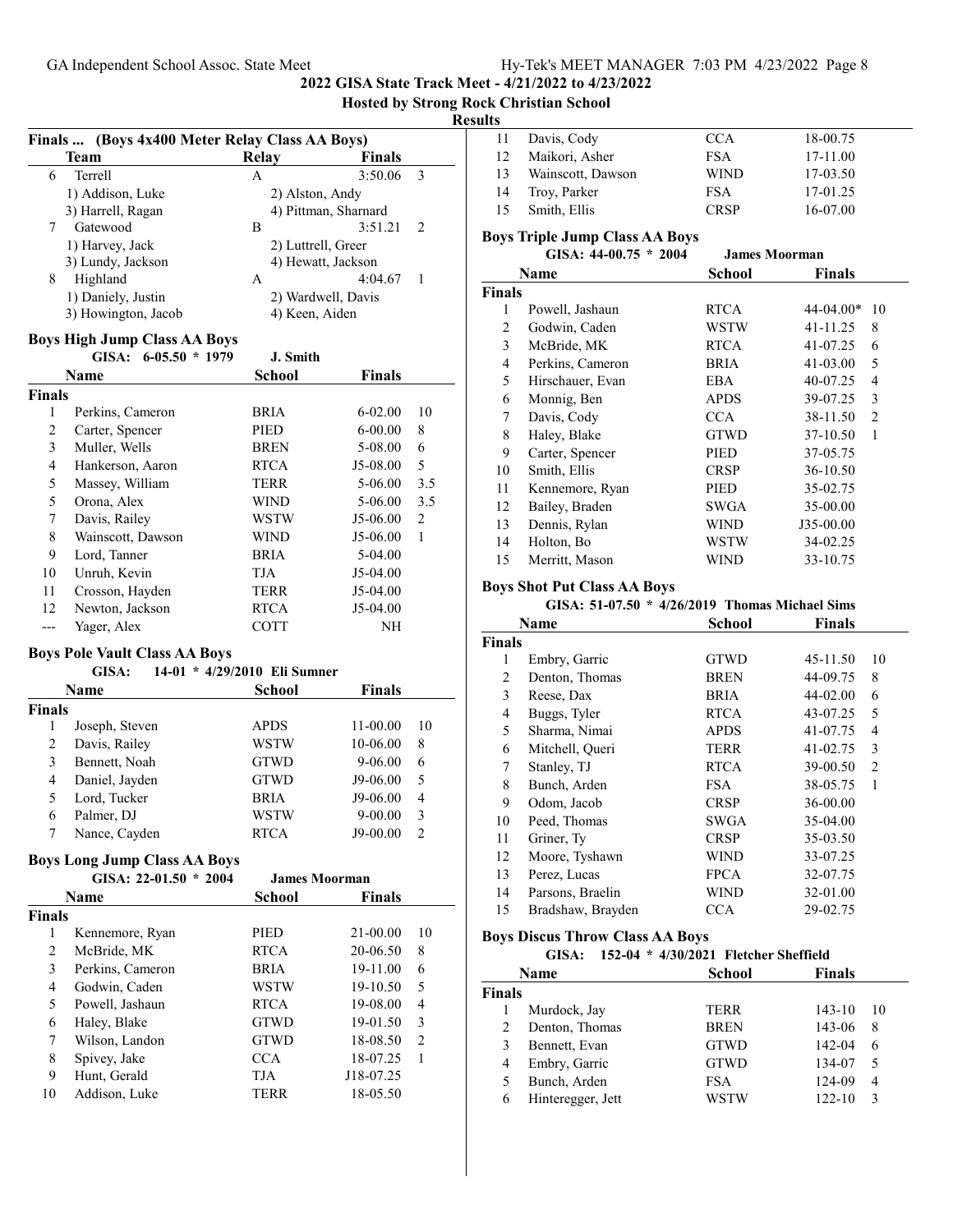**Hosted by Strong Rock Christian School**

#### **Results**

|    | Finals  (Boys Discus Throw Class AA Boys) |               |             |
|----|-------------------------------------------|---------------|-------------|
|    | Name                                      | <b>School</b> | Finals      |
| 7  | Williams, Cam                             | <b>RTCA</b>   | 120-03<br>2 |
| 8  | Odom, Jacob                               | <b>CRSP</b>   | 104-06      |
| 9  | Sharma, Nimai                             | <b>APDS</b>   | 99-10       |
| 10 | Griner, Ty                                | <b>CRSP</b>   | 98-01       |
| 11 | Misnuner, Aiden                           | <b>COTT</b>   | 89-07       |
| 12 | Brantley, Gage                            | <b>RTCA</b>   | 88-04       |
| 13 | Wilson, Henreico                          | <b>WIND</b>   | 88-02       |
| 14 | Andrews, Coda                             | <b>WIND</b>   | 84-03       |
| 15 | Bradshaw, Brayden                         | <b>CCA</b>    | 74-08       |
| 16 | Bell, Jaxon                               | <b>TWIG</b>   | 61-01       |

## **Boys 100 Meter Dash Class AAA Boys**

|               | GISA:             | 10.80 * 4/29/2017 Aaron George |               |
|---------------|-------------------|--------------------------------|---------------|
|               | Name              | School                         | <b>Finals</b> |
| <b>Finals</b> |                   |                                |               |
|               | Moore, Destin     | <b>BRKW</b>                    | 11.05<br>10   |
| 2             | Goddard, Elijah   | <b>BCA</b>                     | 11.08<br>8    |
| 3             | Hayes, Cameron    | <b>DCHS</b>                    | 11.20<br>6    |
| 4             | Bradley, Jade     | <b>PCA</b>                     | 11.30<br>5    |
| 5             | Wasson, Mic       | <b>PCA</b>                     | 11.58<br>4    |
| 6             | Hill, Jeremiah    | <b>JMA</b>                     | 11.64<br>3    |
|               | Anderson, Donovan | <b>CREEK</b>                   | 11.73<br>2    |
| 8             | Cleveland, Tyler  | <b>BRKW</b>                    | 11.84         |

#### **Boys 200 Meter Dash Class AAA Boys**

|               | GISA:<br>$21.56 * 1997$ | <b>Steve Jones</b> |        |     |
|---------------|-------------------------|--------------------|--------|-----|
|               | Name                    | <b>School</b>      | Finals |     |
| <b>Finals</b> |                         |                    |        |     |
|               | Moore, Destin           | <b>BRKW</b>        | 22.32  | -10 |
| 2             | Hayes, Cameron          | <b>DCHS</b>        | 22.39  | 8   |
| 3             | Bradley, Jade           | <b>PCA</b>         | 22.82  | 6   |
| 4             | Goddard, Elijah         | <b>BCA</b>         | 23.21  | 5   |
| 5             | Hill, Jeremiah          | JMA                | 23.44  | 4   |
| 6             | Wasson, Mic             | <b>PCA</b>         | 23.65  | 3   |
| 7             | Polhill, Jack           | TCS-D              | 23.68  | 2   |
| 8             | Brazley, Donovan        | <b>CREEK</b>       | 24.28  |     |

#### **Boys 400 Meter Dash Class AAA Boys**

|        | 48.32 * 1997<br>GISA: | <b>Steve Jones</b> |        |    |
|--------|-----------------------|--------------------|--------|----|
|        | Name                  | School             | Finals |    |
| Finals |                       |                    |        |    |
|        | Calhoun, Valynsky     | JMA                | 50.13  | 10 |
| 2      | Beahm, Spencer        | JMA                | 51.52  | 8  |
| 3      | Gibson, Joshua        | <b>CREEK</b>       | 52.00  | 6  |
| 4      | Kusilka, Anthony      | SAS                | 53.29  | 5  |
| 5      | Crisp, John Henry     | <b>SAR</b>         | 53.44  | 4  |
| 6      | Durrence, Banks       | <b>PCA</b>         | 53.90  | 3  |
| 7      | Shafer, Dylan         | BCA                | 54.06  | 2  |
| 8      | Schofill, Rex         | <b>BRKW</b>        | 55.12  |    |
|        |                       |                    |        |    |

| <b>Boys 800 Meter Run Class AAA Boys</b><br>GISA: 1:55.86 * 4/26/2018 Jacob McLeod |                     |              |         |                |  |
|------------------------------------------------------------------------------------|---------------------|--------------|---------|----------------|--|
|                                                                                    | Name                | School       | Finals  |                |  |
| <b>Finals</b>                                                                      |                     |              |         |                |  |
| 1                                                                                  | Simpson, James      | BA.          | 2:09.03 | 10             |  |
| 2                                                                                  | Humphrey, Tanner    | <b>SAR</b>   | 2:09.86 | 8              |  |
| 3                                                                                  | Jackson, TJ         | <b>FRED</b>  | 2:09.92 | 6              |  |
| 4                                                                                  | Lane, Nolan         | TCS-D        | 2:10.85 | 5              |  |
| 5                                                                                  | Grayson, Kent       | <b>BRKW</b>  | 2:11.01 | 4              |  |
| 6                                                                                  | Miller, Jack        | TCS-D        | 2:12.63 | 3              |  |
| 7                                                                                  | Sherman, Eddie      | NDA.         | 2:12.76 | $\overline{c}$ |  |
| 8                                                                                  | Pearce, Benjamin    | <b>CREEK</b> | 2:13.20 | 1              |  |
| 9                                                                                  | Hanna, Jacob        | WSA          | 2:14.48 |                |  |
| 10                                                                                 | Sheff, Noah         | <b>SAR</b>   | 2:15.99 |                |  |
| 11                                                                                 | Braun, Davis        | <b>HSPS</b>  | 2:16.47 |                |  |
| 12                                                                                 | Johnson, Brooks     | <b>WSA</b>   | 2:17.97 |                |  |
| 13                                                                                 | Acosta, Luis        | MILL         | 2:21.16 |                |  |
| 14                                                                                 | England, Justin     | <b>JMA</b>   | 2:22.61 |                |  |
| 15                                                                                 | Lauderdale, Matthew | <b>BRKW</b>  | 2:25.15 |                |  |
| 16                                                                                 | Thompson, Liam      | JMA          | 2:26.20 |                |  |

## **Boys 1600 Meter Run Class AAA Boys**

| GISA: $4:19.39 * 4/26/2018$ Jacob McLeod |
|------------------------------------------|
|------------------------------------------|

| Name          |                     | School       | <b>Finals</b> |              |
|---------------|---------------------|--------------|---------------|--------------|
| <b>Finals</b> |                     |              |               |              |
| 1             | Lippe, Adam         | WSA          | 4:33.03       | 10           |
| 2             | Lane, Nolan         | TCS-D        | 4:49.25       | 8            |
| 3             | Simpson, James      | BA.          | 4:51.92       | 6            |
| 4             | Pearce, Benjamin    | <b>CREEK</b> | 4:52.27       | 5            |
| 5             | Grayson, Kent       | <b>BRKW</b>  | 4:53.18       | 4            |
| 6             | Miller, Jack        | TCS-D        | 4:55.96       | 3            |
| 7             | Fisher, Sean        | WSFT         | 5:00.15       | 2            |
| 8             | Humphrey, Tanner    | <b>SAR</b>   | 5:00.54       | $\mathbf{1}$ |
| 9             | Vitacco, Christian  | WSA          | 5:09.12       |              |
| 10            | Braun, Davis        | <b>HSPS</b>  | 5:15.08       |              |
| 11            | Sheff, Noah         | <b>SAR</b>   | 5:20.54       |              |
| 12            | Martin, Winn        | WSFT         | 5:26.26       |              |
| 13            | Acosta, Luis        | MILL         | 5:33.06       |              |
| 14            | Lauderdale, Matthew | BRKW         | 5:36.50       |              |
| 15            | Baxter, Mason       | <b>DCHS</b>  | 5:37.48       |              |
| 16            | Calhoun, Reddick    | BA           | 5:48.41       |              |

#### **Boys 3200 Meter Run Class AAA Boys**

| GISA: 9:19.00 * 4/28/2018 Jacob McLeod |
|----------------------------------------|
|----------------------------------------|

| Name          |               | School      | <b>Finals</b> |               |
|---------------|---------------|-------------|---------------|---------------|
| <b>Finals</b> |               |             |               |               |
|               | Lane, Nolan   | TCS-D       | 10:18.63      | 10            |
| 2             | Miller, Jack  | TCS-D       | 10:33.86      | 8             |
| 3             | Scott, Eli    | WSA         | 10:43.24      | 6             |
| 4             | Grayson, Kent | <b>BRKW</b> | 10:57.34      | 5             |
| 5             | Fisher, Sean  | WSFT        | 11:10.34      | 4             |
| 6             | Braun, Davis  | <b>HSPS</b> | 11:15.97      | 3             |
| 7             | King, James   | WSA         | 12:05.12      | $\mathcal{P}$ |
| 8             | Martin, Winn  | WSFT        | 12:09.13      |               |
| 9             | Kadel, Will   | <b>BRKW</b> | 12:27.11      |               |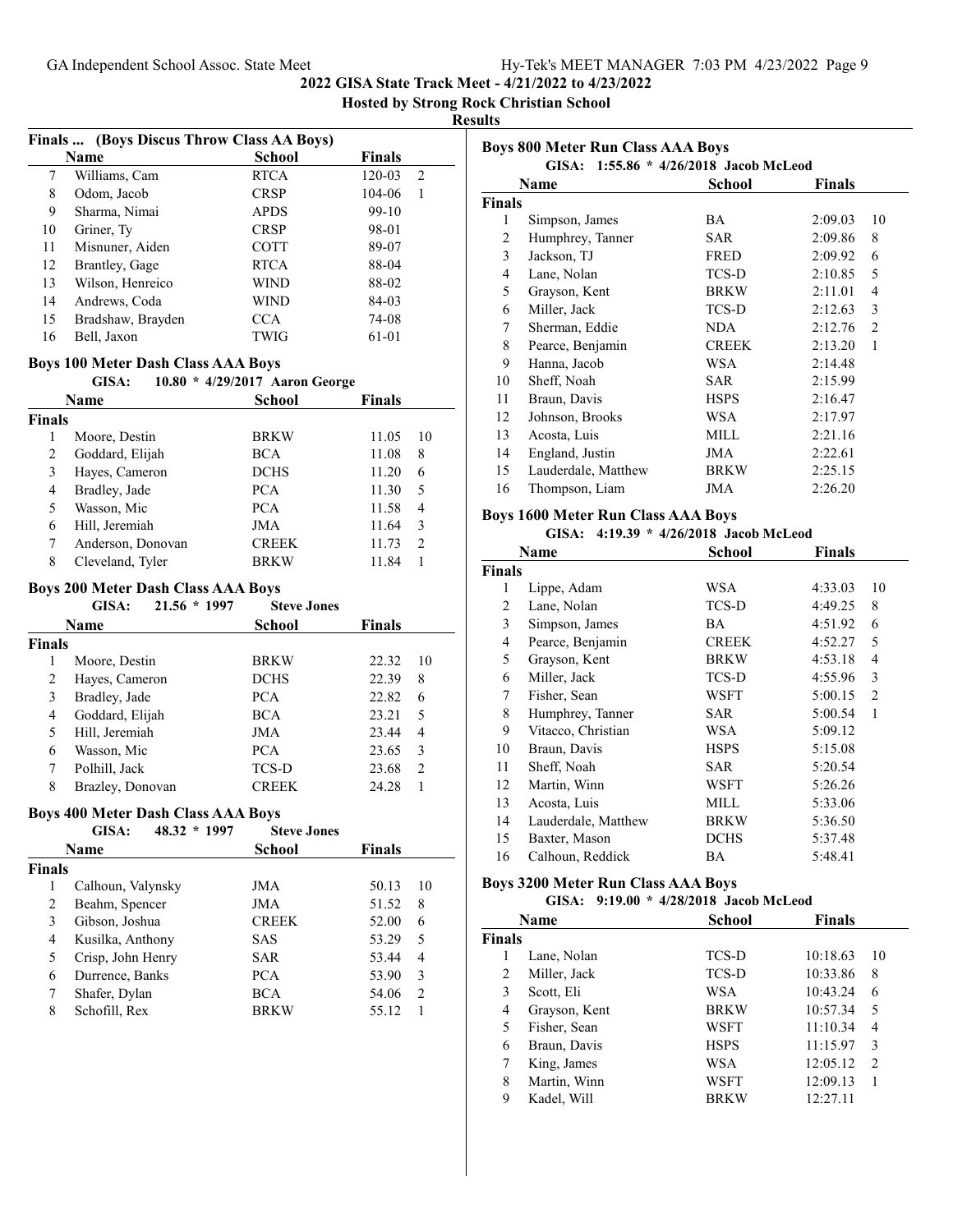## **Hosted by Strong Rock Christian School**

#### **Results**

|    | Finals  (Boys 3200 Meter Run Class AAA Boys) |               |               |  |
|----|----------------------------------------------|---------------|---------------|--|
|    | Name                                         | <b>School</b> | <b>Finals</b> |  |
| 10 | Baxter, Mason                                | <b>DCHS</b>   | 12:35.22      |  |
|    | Kinney, William                              | <b>SAR</b>    | 12:43.55      |  |
| 12 | Walker, John Robert                          | <b>TIFT</b>   | 13:23.43      |  |
|    | Croft, Bryson                                | <b>PCA</b>    | 13:40.47      |  |

# **Boys 110 Meter Hurdles Class AAA Boys**<br>GISA: 14.79 \* 2002 Joel Whingter

#### **GISA: 14.79 \* Joel Whingter 2002**

| Name          |                   | <b>School</b> | <b>Finals</b> |  |
|---------------|-------------------|---------------|---------------|--|
| <b>Finals</b> |                   |               |               |  |
| 1             | Williams, Henry   | TCS-D         | 16.05<br>10   |  |
| 2             | Anderson, Donovan | <b>CREEK</b>  | 16.31<br>8    |  |
| 3             | Ryan, Sullivan    | BA.           | 16.35<br>6    |  |
| 4             | Collier, Tommy    | JMA           | 16.80<br>5    |  |
| 5             | O'Quinn, John     | <b>TIFT</b>   | 17.12<br>4    |  |
| 6             | Hayes, Aaron      | <b>DCHS</b>   | 17.23<br>3    |  |
| 7             | Joyner, Cayce     | SAR           | 17.34<br>2    |  |
| 8             | McMichael, Mac    | SAR           | 17.37         |  |

## **Boys 300 Meter Hurdles Class AAA Boys**

| GISA: |  |  | 39.29 * 4/28/2006 Brett Layson |
|-------|--|--|--------------------------------|
|-------|--|--|--------------------------------|

| Name   |                   | School       | <b>Finals</b> |    |
|--------|-------------------|--------------|---------------|----|
| Finals |                   |              |               |    |
|        | Collier, Tommy    | JMA          | 41.28         | 10 |
|        | O'Quinn, John     | <b>TIFT</b>  | 42.38         | 8  |
| 3      | Hayes, Aaron      | <b>DCHS</b>  | 43.32         | 6  |
| 4      | Scott, Luke       | <b>PCA</b>   | 43.74         | 5  |
| 5      | Williams, Henry   | TCS-D        | 43.77         | 4  |
| 6      | Keel, Christopher | <b>CREEK</b> | 45.55         | 3  |
|        | Tran, Justin      | ВA           | 45.60         |    |
|        |                   |              |               |    |

## **Boys 4x100 Meter Relay Class AAA Boys**

## **GISA:** 43.44 \* 4/30/2016 Frederica Academy **P Brunson, H Veal, C Myrick, J Sheffield**

|                | Team                | Relay | Finals                |    |
|----------------|---------------------|-------|-----------------------|----|
| <b>Finals</b>  |                     |       |                       |    |
| 1              | Pinewood Chr        | A     | 44.56                 | 10 |
|                | 1) Arnold, Kaedan   |       | 2) Lowe, Preston      |    |
|                | 3) Bradley, Jade    |       | 4) Wasson, Mic        |    |
| $\mathfrak{D}$ | Bethlehem Chr       | A     | 44.74                 | 8  |
|                | 1) Shafer, Dylan    |       | 2) Doolittle, Timothy |    |
|                | 3) Jernigan, Miles  |       | 4) Goddard, Elijah    |    |
| 3              | Creekside           | A     | 44.82                 | 6  |
|                | 1) Wallace, Cameron |       | 2) Brazley, Donovan   |    |
|                | 3) Gibson, Joshua   |       | 4) Anderson, Donovan  |    |
| 4              | Trinity Chr-D       | A     | 45.70                 | 5  |
|                | 1) Polhill, Ben     |       | 2) Polhill, Jack      |    |
|                | 3) Giles, Cruz      |       | 4) Coleman, Jim       |    |
| 5.             | John Milledge       | B     | 46.01                 | 4  |
|                | 1) Beahm, Spencer   |       | 2) Zielinski, Baylen  |    |
|                | 3) Veal, Bud        |       | 4) Prestwood, Marcus  |    |
| 6              | Pinewood Chr        | B     | 46.42                 | 3  |
|                | 1) Durrence, Banks  |       | 2) Scott, Luke        |    |
|                | 3) Rogers, Jake     |       | 4) Swindell, Tyson    |    |
|                |                     |       |                       |    |

| --- | John Milledge     | А | DNF                  |
|-----|-------------------|---|----------------------|
|     | 1) Waddell, Brody |   | 2) Calhoun, Valynsky |
|     | 3) Hill, Jeremiah |   | 4) Goddard, Chaze    |
|     | Dominion          | А | DO                   |
|     | 1) Powell, Eli    |   | 2) Hayes, Aaron      |
|     | 3) Hayes, Elvin   |   | 4) Hayes, Cameron    |
|     |                   |   |                      |

#### **Boys 4x400 Meter Relay Class AAA Boys**

**GISA: 3:24.73 \* 1998**

| Andrews; Carroll; Tribble; Hoffman |  |  |  |
|------------------------------------|--|--|--|
|                                    |  |  |  |

|               | Team                 | Relay            | Finals                |                |
|---------------|----------------------|------------------|-----------------------|----------------|
| <b>Finals</b> |                      |                  |                       |                |
| 1             | John Milledge        | A                | 3:35.47               | 10             |
|               | 1) Beahm, Spencer    |                  | 2) Hill, Jeremiah     |                |
|               | 3) Prestwood, Marcus |                  | 4) Calhoun, Valynsky  |                |
| 2             | Trinity Chr-D        | A                | 3:35.77               | 8              |
|               | 1) Polhill, Ben      | 2) Giles, Cruz   |                       |                |
|               | 3) Barrs, Bryson     | 4) Polhill, Jack |                       |                |
| 3             | <b>Brookwood</b>     | A                | 3:36.75               | 6              |
|               | 1) Schofill, Rex     | 2) Carter, Clark |                       |                |
|               | 3) Grayson, Kent     |                  | 4) Cleveland, Tyler   |                |
| 4             | Creekside            | A                | 3:36.90               | 5              |
|               | 1) Perez, Diego      |                  | 2) Brazley, Donovan   |                |
|               | 3) Pearce, Benjamin  |                  | 4) Gibson, Joshua     |                |
| 5             | Bethlehem Chr        | A                | 3:38.77               | 4              |
|               | 1) Logan, Bennett    |                  | 2) Shafer, Dylan      |                |
|               | 3) Goddard, Elijah   |                  | 4) Doolittle, Timothy |                |
| 6             | Pinewood Chr         | A                | 3:41.90               | 3              |
|               | 1) Durrence, Banks   | 2) Rogers, Jake  |                       |                |
|               | 3) Scott, Luke       |                  | 4) Arnold, Kaedan     |                |
| 7             | Bulloch              | A                | 3:52.48               | $\overline{c}$ |
|               | 1) Simpson, James    |                  | 2) Ledbetter, Ian     |                |
|               | 3) Howard, Ashton    |                  | 4) Polk, William      |                |
|               |                      |                  |                       |                |

## **Boys High Jump Class AAA Boys**

|        | GISA:<br>$6-07 * 1982$ | <b>Jeff Lanier</b> |               |                |
|--------|------------------------|--------------------|---------------|----------------|
|        | <b>Name</b>            | School             | <b>Finals</b> |                |
| Finals |                        |                    |               |                |
| 1      | Ledbetter, Ian         | ВA                 | $6 - 00.00$   | 10             |
| 2      | Tyson, Carlos          | SAR                | 5-11.00       | 8              |
| 3      | Joyner, Cayce          | SAR                | $5-10.00$     | 6              |
| 4      | Polhill, Jack          | TCS-D              | 5-08.00       | 5              |
| 5      | Ketterman, Levi        | WSA                | J5-08.00      | 3.5            |
| 5      | Scott, Luke            | PCA                | J5-08.00      | 3.5            |
| 7      | Stewart, Colson        | TIFT               | J5-08.00      | $\overline{2}$ |
| 8      | Harbort, Dylan         | <b>TIFT</b>        | J5-08.00      | 1              |
| 9      | Prestwood, Marcus      | JMA                | 5-06.00       |                |
| 10     | Hill, Jatavious        | JMA                | 5-04.00       |                |
| 11     | Roberts, John          | <b>DCHS</b>        | 5-02.00       |                |
| 12     | Shafer, Dylan          | BCA                | 5-00.00       |                |
|        | Willoughby, Luke       | BA                 | NH            |                |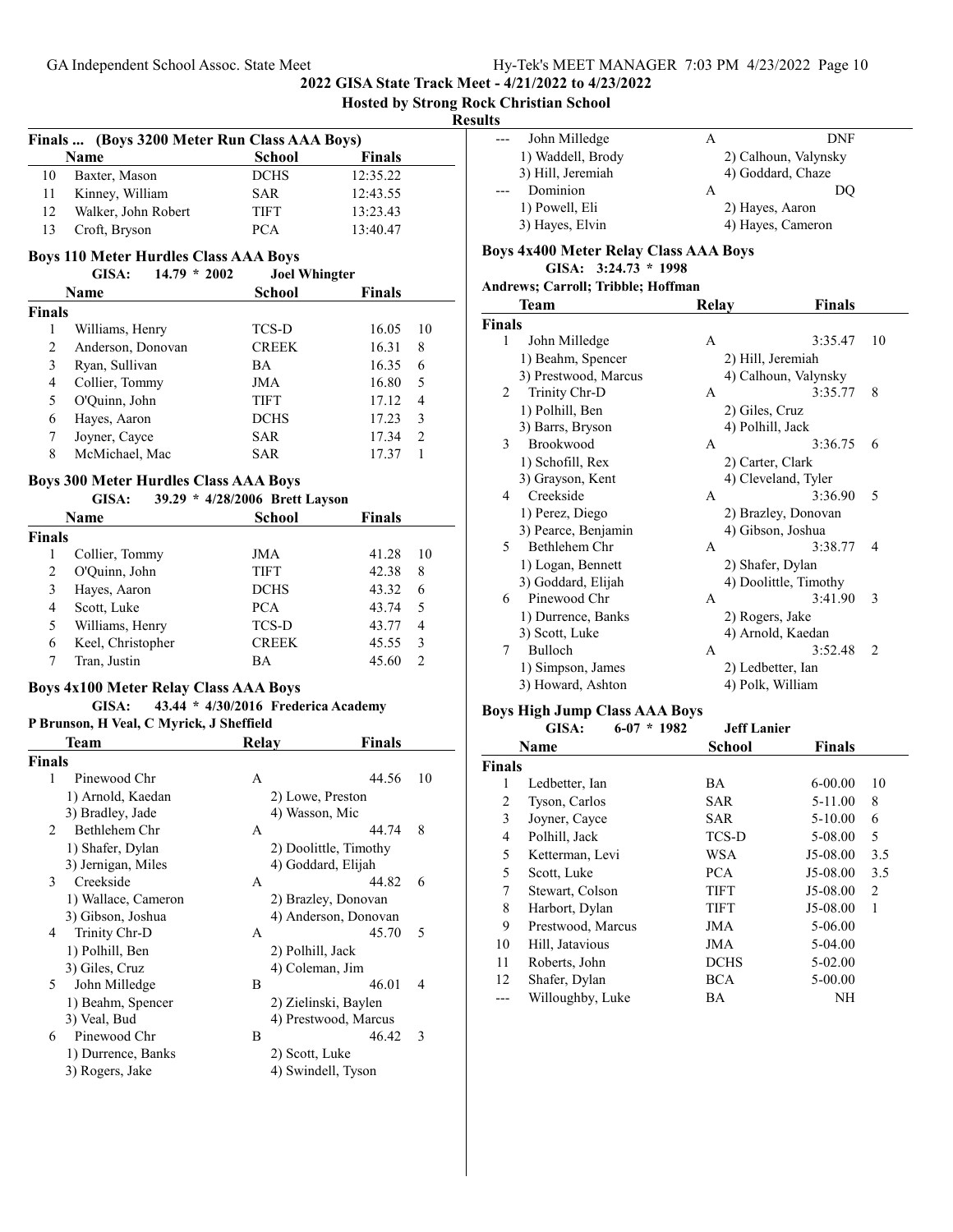**Hosted by Strong Rock Christian School**

#### **Results**

|               | GISA:           | 15-01 * 4/26/2012 Eli Sumner |              |    |
|---------------|-----------------|------------------------------|--------------|----|
|               | Name            | School                       | Finals       |    |
| <b>Finals</b> |                 |                              |              |    |
| 1             | Fries, Jackson  | <b>PCA</b>                   | $12 - 00.00$ | 10 |
| 2             | Ryan, Sullivan  | <b>BA</b>                    | $10-00.00$   | 8  |
| 3             | McLendon, Jesse | <b>PCA</b>                   | J10-00.00    | 6  |
| 4             | Howard, Ashton  | <b>BA</b>                    | $9-06.00$    | 5  |
| 5             | Griffin, Keaton | <b>SAR</b>                   | J9-06.00     | 4  |
| 6             | Wall, James     | <b>SAR</b>                   | $9 - 00.00$  | 3  |
| ---           | Smith, Walker   | JMA                          | NH           |    |

## **Boys Long Jump Class AAA Boys**

| GISA: $22-08.75 * 1987$ |                    | <b>Heath McDowell</b> |               |                |
|-------------------------|--------------------|-----------------------|---------------|----------------|
|                         | Name               | School                | <b>Finals</b> |                |
| <b>Finals</b>           |                    |                       |               |                |
| 1                       | Bradley, Jade      | <b>PCA</b>            | 21-10.00      | 10             |
| 2                       | Goddard, Elijah    | <b>BCA</b>            | 19-09.25      | 8              |
| 3                       | Hill, Jeremiah     | JMA                   | 19-05.50      | 6              |
| $\overline{4}$          | Doolittle, Timothy | <b>BCA</b>            | 19-02.25      | 5              |
| 5                       | Prestwood, Marcus  | JMA                   | 18-10.25      | 4              |
| 6                       | Volley, Carmello   | SAR                   | 18-08.75      | 3              |
| 7                       | Law, Caleb         | SAR                   | 18-08.25      | $\overline{2}$ |
| 8                       | Polhill, Jack      | TCS-D                 | 18-04.00      | 1              |
| 9                       | Stewart, Colson    | <b>TIFT</b>           | 18-00.00      |                |
| 10                      | Seagraves, Dylan   | <b>TIFT</b>           | 17-09.00      |                |
| 11                      | Coleman, Jim       | TCS-D                 | 17-08.50      |                |
| 12                      | Brazley, Donovan   | <b>CREEK</b>          | 17-04.25      |                |
| 13                      | Wallace, Cameron   | <b>CREEK</b>          | 17-03.50      |                |
| 14                      | Powell, Eli        | <b>DCHS</b>           | 16-07.25      |                |
| 15                      | Futch, Andrew      | SAS                   | 16-01.75      |                |

## **Boys Triple Jump Class AAA Boys**

| GISA:<br>$45-06 * 2000$ |                    | <b>Daniel Hutcherson</b> |              |          |                |  |
|-------------------------|--------------------|--------------------------|--------------|----------|----------------|--|
|                         | Name               |                          | School       | Finals   |                |  |
| Finals                  |                    |                          |              |          |                |  |
| 1                       | Arnold, Kaedan     |                          | <b>PCA</b>   | 41-03.25 | 10             |  |
| 2                       | Swindell, Tyson    |                          | <b>PCA</b>   | 40-09.00 | 8              |  |
| 3                       | Gibson, Joshua     |                          | <b>CREEK</b> | 40-03.00 | 6              |  |
| 4                       | Coleman, Jim       |                          | TCS-D        | 39-10.00 | 5              |  |
| 5                       | Seagraves, Dylan   |                          | TIFT         | 39-01.50 | 4              |  |
| 6                       | Doolittle, Timothy |                          | <b>BCA</b>   | 38-07.75 | 3              |  |
| 7                       | DeLorenzo, Andrew  |                          | <b>BCA</b>   | 38-06.00 | $\overline{2}$ |  |
| 8                       | Ketterman, Levi    |                          | WSA          | 36-11.50 | 1              |  |
| 9                       | Harbort, Dylan     |                          | TIFT         | 36-07.25 |                |  |
| 10                      | Roberts, John      |                          | <b>DCHS</b>  | 36-02.50 |                |  |
| 11                      | Clifton, Reid      |                          | BA           | 36-01.25 |                |  |
| 12                      | Strong, Mason      |                          | JMA          | 35-00.00 |                |  |
| 13                      | Perez, Diego       |                          | <b>CREEK</b> | 34-01.25 |                |  |
| 14                      | Schofill, Rex      |                          | <b>BRKW</b>  | 33-08.75 |                |  |
| 15                      | Dickens, David     |                          | <b>SAR</b>   | 33-02.50 |                |  |
|                         | Rudd, David        |                          | <b>DCHS</b>  | FOUL     |                |  |

|               | <b>Boys Shot Put Class AAA Boys</b> |                      |               |                |
|---------------|-------------------------------------|----------------------|---------------|----------------|
|               | GISA: $55-11.25 * 2001$             | <b>LeKevin Smith</b> |               |                |
|               | Name                                | School               | <b>Finals</b> |                |
| <b>Finals</b> |                                     |                      |               |                |
| 1             | Campbell, Nate                      | <b>BCA</b>           | 48-09.75      | 10             |
| 2             | Williams, Peyton                    | <b>PCA</b>           | 45-03.75      | 8              |
| 3             | Lann, Hunter                        | TCS-D                | $44 - 10.00$  | 6              |
| 4             | Godwin, Will                        | <b>SAR</b>           | 42-01.25      | 5              |
| 5             | Garmon, Logan                       | <b>BCA</b>           | 40-07.25      | 4              |
| 6             | Wasson, Mic                         | <b>PCA</b>           | 38-09.50      | 3              |
| 7             | Brown, Anthony                      | <b>VALW</b>          | 37-10.00      | $\mathfrak{D}$ |
| 8             | Perrosa, Jase                       | BA.                  | 35-02.00      | 1              |
| 9             | Botello, Eddie                      | <b>DCHS</b>          | 34-08.50      |                |
| 10            | Thrasher, Canyon                    | <b>CREEK</b>         | 33-11.75      |                |
| 11            | Evans, Trey                         | JMA                  | 33-11.50      |                |
| 12            | Maiyer, Smith                       | <b>DCHS</b>          | 33-09.00      |                |
| 13            | Mangham, Ches                       | <b>TIFT</b>          | 31-11.50      |                |
| 14            | Witten, Garrett                     | WSA                  | 30-10.00      |                |
| 15            | Campos, Joaquin                     | MILL                 | 26-04.25      |                |
|               |                                     |                      |               |                |

#### **Boys Discus Throw Class AAA Boys**

| $174-03 * 2001$<br>GISA: |                  | <b>LeKevin Smith</b> |               |                |
|--------------------------|------------------|----------------------|---------------|----------------|
|                          | Name             | School               | <b>Finals</b> |                |
| <b>Finals</b>            |                  |                      |               |                |
| 1                        | Williams, Peyton | <b>PCA</b>           | 146-09        | 10             |
| $\overline{c}$           | Godwin, Will     | <b>SAR</b>           | 130-09        | 8              |
| 3                        | Lann, Hunter     | TCS-D                | 129-04        | 6              |
| 4                        | Hutchison, Jesse | <b>BCA</b>           | 120-11        | 5              |
| 5                        | Greene, Colby    | SAR                  | 115-03        | 4              |
| 6                        | Cason, Malone    | BA                   | 110-04        | 3              |
| 7                        | Campbell, Nate   | <b>BCA</b>           | 108-07        | $\overline{2}$ |
| 8                        | Beecher, Cade    | <b>PCA</b>           | 106-02        | 1              |
| 9                        | Botello, Eddie   | <b>DCHS</b>          | 105-03.50     |                |
| 10                       | Malone, Wes      | TIFT                 | 104-01        |                |
| 11                       | Cliette, Bryson  | <b>CREEK</b>         | 81-09         |                |
| 12                       | Johnson, Zander  | JMA                  | 81-03         |                |
| 13                       | Smith, Dawson    | JMA                  | 80-05         |                |
| 14                       | Maiyer, Smith    | <b>DCHS</b>          | 76-06         |                |
| 15                       | Thrasher, Canyon | <b>CREEK</b>         | 66-07         |                |
| ---                      | Mangham, Ches    | TIFT                 | FOUL          |                |

| Women - Class AA Girls - Team Rankings - 16 Events Scored |     |
|-----------------------------------------------------------|-----|
| <b>Brentwood</b><br>1)                                    | 130 |
| <b>Rbt</b> Toombs<br>2)                                   | 118 |
| Edmund Burke<br>3)                                        | 70  |
| Southwest GA<br>4)                                        | 50  |
| Augusta Prep<br>5)                                        | 44  |
| Westwood<br>6)                                            | 40  |
| Crisp<br>7)                                               | 31  |
| Windsor<br>8)                                             | 27  |
| <b>Fulton Science</b><br>9)                               | 24  |
| <b>Briarwood</b><br>10)                                   | 22  |
| Gatewood<br>11)                                           | 18  |
| 12) Memorial Day                                          | 14  |
| Piedmont<br>13)                                           | 12  |
| Citizens Chr<br>14)                                       | 8   |
| Highland<br>15)                                           | 7   |
| John Hancock<br>16)                                       | 4   |
|                                                           |     |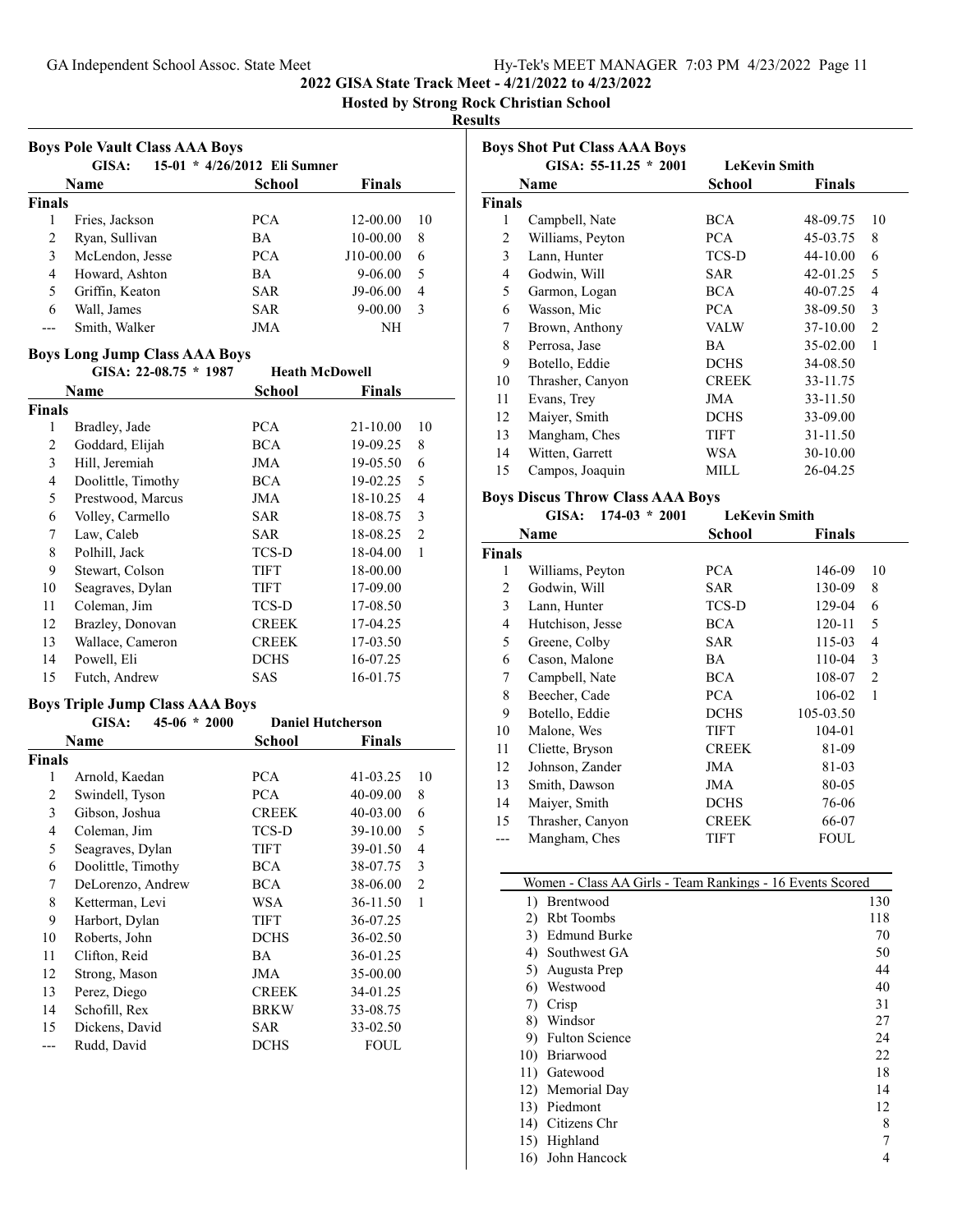17) Howard 3

## **2022 GISA State Track Meet - 4/21/2022 to 4/23/2022**

**Hosted by Strong Rock Christian School**

**Results**

|           | 18) LaGrange                                               | 1              |
|-----------|------------------------------------------------------------|----------------|
|           |                                                            |                |
|           | Women - Class AAA Girls - Team Rankings - 16 Events Scored |                |
| 1)        | Trinity Chr-D                                              | 141.5          |
| 2)        | Bulloch                                                    | 80             |
|           | 3) Southland                                               | 79             |
|           | 4) Atlanta Girls'                                          | 70             |
|           | 5) Pinewood Chr                                            | 54             |
|           | 6) John Milledge                                           | 36             |
|           | 6) Brookwood                                               | 36             |
|           | 8) Dominion                                                | 28.5           |
|           | 9) Westminster                                             | 23             |
|           | 10) Creekside<br>11) Westfield                             | 22<br>17       |
|           | 12) Frederica                                              | 14             |
|           | 13) Tiftarea                                               | 10             |
|           | 13) Holy Spirit                                            | 10             |
|           | 15) St Andrews                                             | 2              |
|           |                                                            |                |
|           |                                                            |                |
|           | Men - Class AA Boys - Team Rankings - 16 Events Scored     |                |
| 1)        | <b>Rbt</b> Toombs                                          | 91             |
|           | 2) Augusta Prep                                            | 90             |
|           | 3) Brentwood                                               | 83             |
|           | 4) Briarwood                                               | 58<br>54.5     |
|           | 5) Terrell<br>6) Gatewood                                  | 48             |
|           | 7) Westwood                                                | 46             |
|           | 8) Piedmont                                                | 29             |
|           | 9) Fulton Science                                          | 24             |
|           | 9) Highland                                                | 24             |
|           | 11) Howard                                                 | 19             |
|           | 12) Thomas Jefferson                                       | 14             |
|           | 13) Edmund Burke                                           | 10             |
|           | 14) Memorial Day                                           | 8              |
| 15) FPCA  |                                                            | 7              |
|           | 15) Citizens Chr                                           | 7              |
|           | 17) Windsor                                                | 4.5            |
| 18) Crisp |                                                            | 4              |
| 19)       | Southwest GA                                               | 2              |
|           |                                                            |                |
|           | Men - Class AAA Boys - Team Rankings - 16 Events Scored    |                |
| 1)        | Pinewood Chr                                               | 111.5          |
| 2)        | Trinity Chr-D                                              | 89             |
| 3)        | Bethlehem Chr                                              | 66             |
|           | 4) John Milledge                                           | 64             |
|           | 5) Southland                                               | 59             |
|           | 6) Bulloch                                                 | 53             |
|           | 7) Creekside                                               | 43             |
|           | 8) Brookwood                                               | 41             |
|           | 9) Dominion                                                | 23             |
|           | 10) Westminster                                            | 22.5           |
|           | 11) Tiftarea                                               | 19             |
|           | 12) Westfield                                              | 7              |
|           | 13) Frederica                                              | 6              |
|           | 14) St Andrews                                             | 5<br>3         |
|           | 15) Holy Spirit<br>16) Valwood                             | $\overline{c}$ |
|           |                                                            |                |
|           |                                                            |                |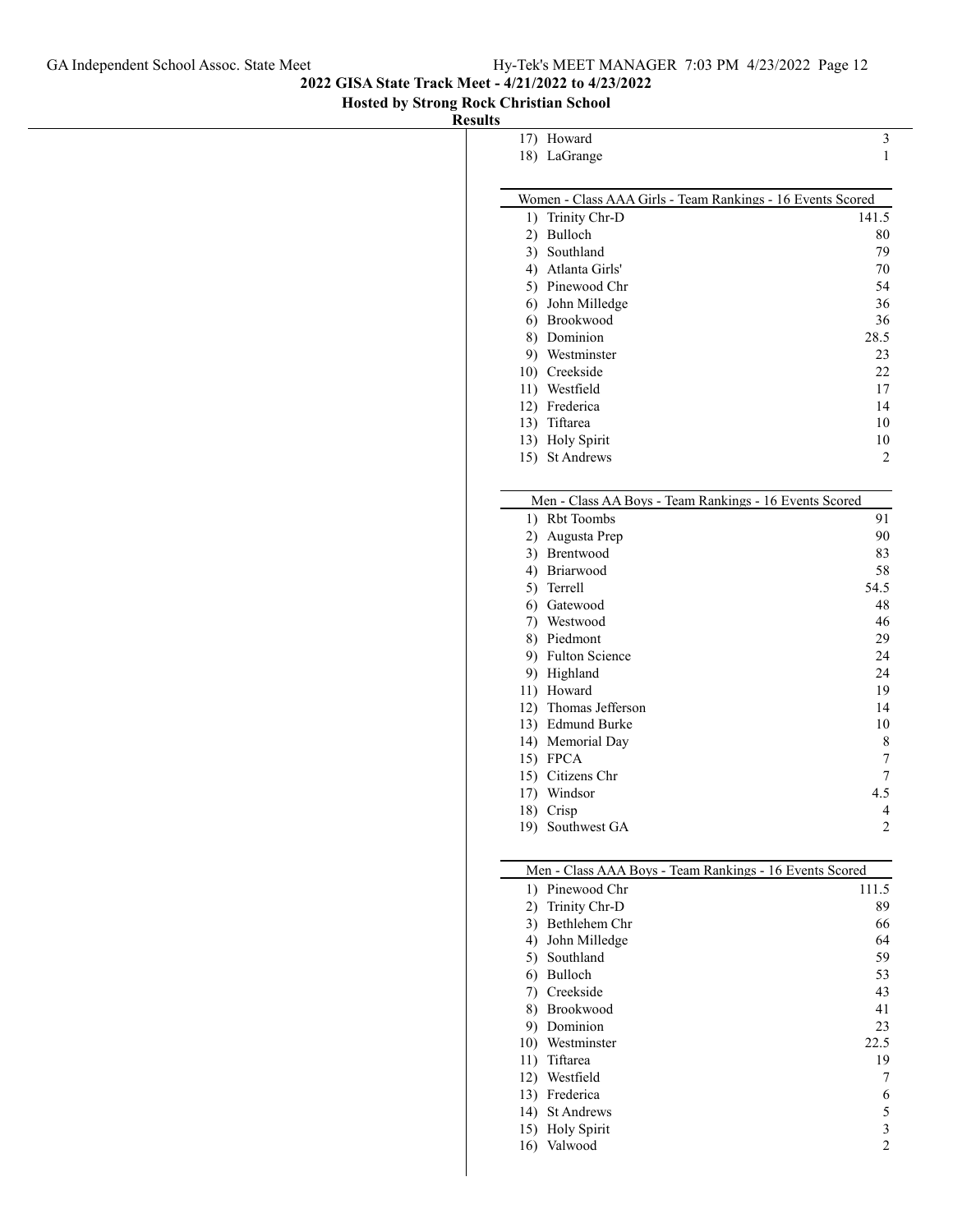# **Hosted by Strong Rock Christian School**

16) Notre Dame 2

**Results**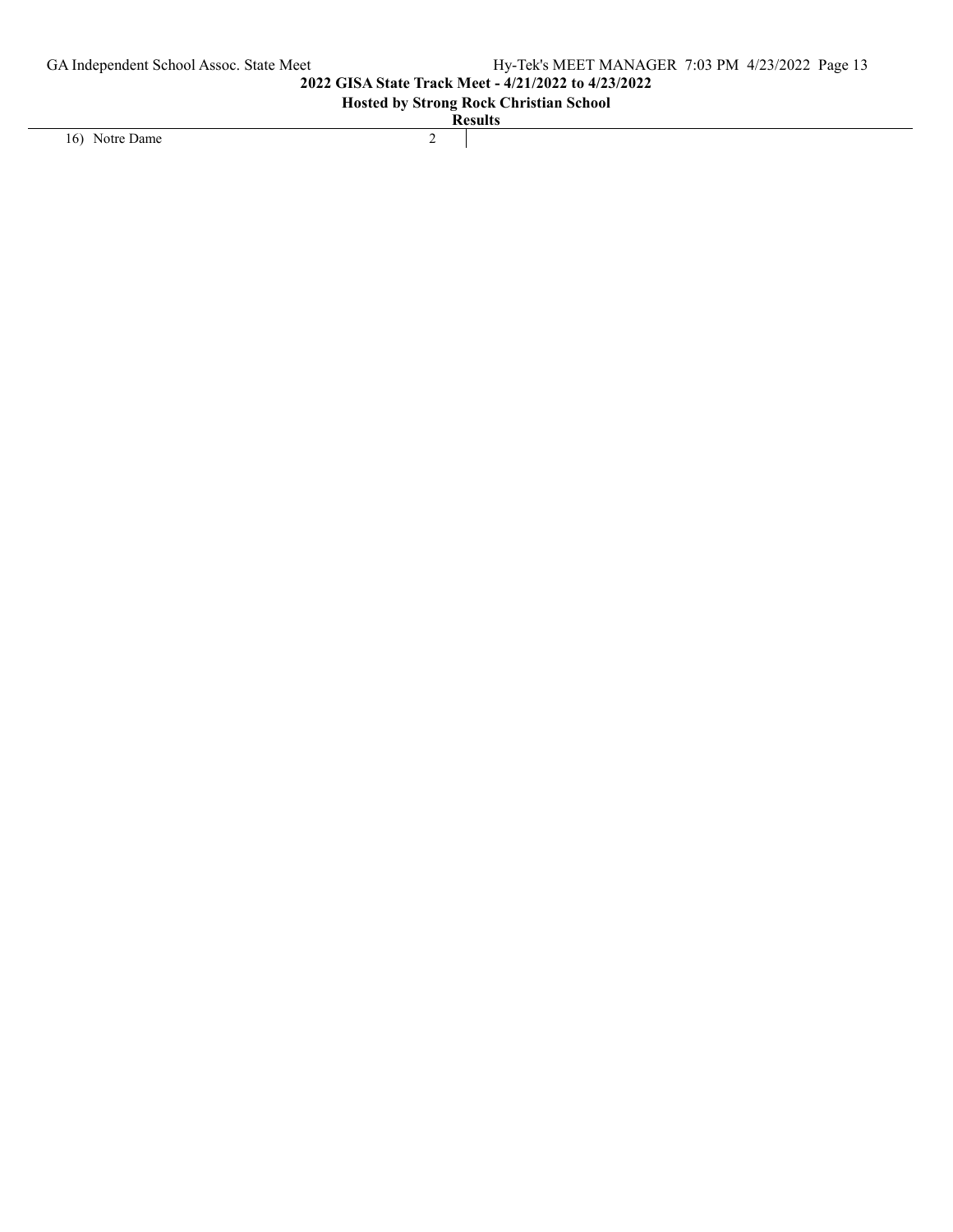## **2022 GISA State Track Meet - 4/21/2022 to 4/23/2022 Hosted by Strong Rock Christian School**

# **GISA - Records**

| 1   | Girls Shot Put Class AA Girls          | 39-05       | 1989                | Tiffany Tootle - Pinewood Christian       |
|-----|----------------------------------------|-------------|---------------------|-------------------------------------------|
|     | 2 Girls Shot Put Class AAA Girls       | 51-06.75    | 4/26/2012           | Sarah Howard - Trinity Chr                |
|     | 3 Boys Shot Put Class AA Boys          | 51-07.50    | 4/26/2019           | Thomas Michael Sims - Bren                |
|     | 4 Boys Shot Put Class AAA Boys         | 55-11.25    | 2001                | LeKevin Smith - Stratford                 |
|     | 5 Girls High Jump Class AA Girls       | $5-04$      | 1987                | Mary Lynn Banks - Briarwood               |
|     | 6 Girls High Jump Class AAA Girls      | $5 - 06$    | 1980                | Denise Holloway - Southland               |
|     | 7 Boys High Jump Class AA Boys         | $6 - 05.50$ | 1979                | J. Smith - Ravenwood                      |
|     | 8 Boys High Jump Class AAA Boys        | $6 - 07$    | 1982                | Jeff Lanier - Deerfield-Windsor           |
|     | 9 Girls Discus Throw Class AA Girls    | 128-03      | 2004                | Brynne Calloway - Terrell                 |
|     | 10 Girls Discus Throw Class AAA Girls  | 147-11      | 4/28/2011           | Sarah Howard - Trinity Chr                |
|     | 11 Boys Discus Throw Class AA Boys     | 152-04      | 4/30/2021           | Fletcher Sheffield - Wstw                 |
|     | 12 Boys Discus Throw Class AAA Boys    | 174-03      | 2001                | LeKevin Smith - Stratford                 |
|     | 13 Girls Triple Jump Class AA Girls    | 36-05.25    | 4/26/2018           | Javen Wimberly - Wstw                     |
|     | 14 Girls Triple Jump Class AAA Girls   | 37-11       | 5/2/2013            | Ivey Slaughter - Tattnall Square          |
|     | 15 Boys Triple Jump Class AA Boys      | $44 - 04$   | 4/22/2022           | Jashaun Powell - Rtca                     |
|     |                                        | 45-06       | 2000                | Daniel Hutcherson - Sherwood Christian    |
|     | 16 Boys Triple Jump Class AAA Boys     |             |                     |                                           |
|     | 17 Girls Long Jump Class AA Girls      | 17-04.75    | 1987                | Lyndonna Strickland - Westwood            |
|     | 18 Girls Long Jump Class AAA Girls     | 18-08.50    | 4/27/2017           | DaLoria Boone - John Milledge             |
|     | 19 Boys Long Jump Class AA Boys        | 22-01.50    | 2004                | James Moorman - Memorial Day              |
|     | 20 Boys Long Jump Class AAA Boys       | 22-08.75    | 1987                | Heath McDowell - Southwest GA             |
|     | 21 Girls Pole Vault Class AA Girls     | $11 - 03$   | 4/22/2022           | Carleigh Bynum - Wstw                     |
|     | 22 Girls Pole Vault Class AAA Girls    | 13-01.50    | 4/28/2016           | Becky Arbiv - Weber                       |
|     | 23 Boys Pole Vault Class AA Boys       | 14-01       | 4/29/2010           | Eli Sumner - Tiftarea                     |
|     | 24 Boys Pole Vault Class AAA Boys      | $15-01$     | 4/26/2012           | Eli Sumner - Tiftarea                     |
|     | 25 Girls 4x100 Meter Relay Class AA Gi | 49.90       | 4/25/2019           | Rbt Toombs - Rtca                         |
|     |                                        |             |                     | E Graham, M Palmer, S Tuck, K Blackshear  |
|     | 26 Girls 4x100 Meter Relay Class AAA ( | 50.06       | 4/28/2011           | Dominion Christian High School - Dominion |
|     |                                        |             |                     | B Perry, T Keitt, J Hawkins, S Forde      |
|     | 27 Boys 4x100 Meter Relay Class AA B   | 43.56       | 4/23/2022           | <b>Brentwood</b> - Bren                   |
|     |                                        |             |                     | Z Denton, W Wright, W Muller, T Denton    |
|     | 28 Boys 4x100 Meter Relay Class AAA !  | 43.44       | 4/30/2016           | Frederica Academy - Frederica             |
|     |                                        |             |                     | P Brunson, H Veal, C Myrick, J Sheffield  |
|     | 29 Girls 100 Meter Hurdles Class AA Gi | 15.08       | 4/24/2014           | Rayna Whyte - Brandon Hall                |
|     | 30 Girls 100 Meter Hurdles Class AAA ( | 14.15       | 4/28/2011           | Shannen-Rose Forde - Dominion             |
|     | 31 Boys 110 Meter Hurdles Class AA Bc  |             | $16.26$ $4/23/2022$ | Dax Reese - Bria                          |
|     | 32 Boys 110 Meter Hurdles Class AAA I  | 14.79       | 2002                | Joel Whingter - Augusta Christian         |
|     | 33 Girls 100 Meter Dash Class AA Girls | 12.34       | 1984                | Heather Prince - Tiftarea                 |
|     | 34 Girls 100 Meter Dash Class AAA Gir  | 12.00       | 4/28/2016           | DaLoria Boone - John Milledge             |
|     | 35 Boys 100 Meter Dash Class AA Boys   | 10.87       | 4/23/2022           | Aaron Hankerson - Rtca                    |
|     | 36 Boys 100 Meter Dash Class AAA Boy   | 10.80       | 4/29/2017           | Aaron George - Trinity-Sharpsb            |
|     | 37 Girls 1600 Meter Run Class AA Girls | 5:22.97     | 5/2/2013            | Mary Alice Smoot - Valwood                |
|     |                                        |             | 4/26/2018           |                                           |
|     | 38 Girls 1600 Meter Run Class AAA Gir  | 5:09.05     |                     | Camryn Bridges - Dws                      |
|     | 39 Boys 1600 Meter Run Class AA Boys   | 4:21.23     | 4/24/2014           | Kaleb McLeod - Trinity-Dublin             |
|     | 40 Boys 1600 Meter Run Class AAA Bo    | 4:19.39     | 4/26/2018           | Jacob McLeod - Tcs-D                      |
| 41  | Girls 400 Meter Dash Class AA Girls    | 57.28       | 4/28/2011           | Alicia Whittle - Harvester                |
|     | 42 Girls 400 Meter Dash Class AAA Gir  | 56.53       | 4/26/2018           | Milan Ming - Ags                          |
| 43  | Boys 400 Meter Dash Class AA Boys      | 49.05       | 4/30/2009           | Justin Chambers - Cottage                 |
|     | 44 Boys 400 Meter Dash Class AAA Boy   | 48.32       | 1997                | Steve Jones - Athens Christian            |
|     | 45 Girls 300 Meter Hurdles Class AA Gi | 45.81       | 4/26/2014           | Rayna Whyte - Brandon Hall                |
|     | 46 Girls 300 Meter Hurdles Class AAA ( | 42.48       | 4/26/2012           | Nnenya Hailey - Mt Vernon                 |
| 47  | Boys 300 Meter Hurdles Class AA Bo     | 39.83       | 4/24/2008           | Ethan Lovett - Bulloch                    |
|     | 48 Boys 300 Meter Hurdles Class AAA I  | 39.29       | 4/28/2006           | Brett Layson - Tattnall                   |
| 49. | Girls 800 Meter Run Class AA Girls     | 2:22.90     | 4/28/2006           | Susanna McKee - Bulloch                   |
|     | 50 Girls 800 Meter Run Class AAA Girls | 2:15.23     | 4/30/2015           | Ruthie Powell - Heritage                  |
| 51  | Boys 800 Meter Run Class AA Boys       | 1:58.99     | 4/24/2014           | Kaleb McLeod - Trinity-Dublin             |
| 52  | Boys 800 Meter Run Class AAA Boy.      | 1:55.86     | 4/26/2018           | Jacob McLeod - Tcs-D                      |
|     | 53 Girls 200 Meter Dash Class AA Girls | 25.41       | 4/29/2010           | Alicia Whittle - Harvester                |
|     |                                        |             |                     |                                           |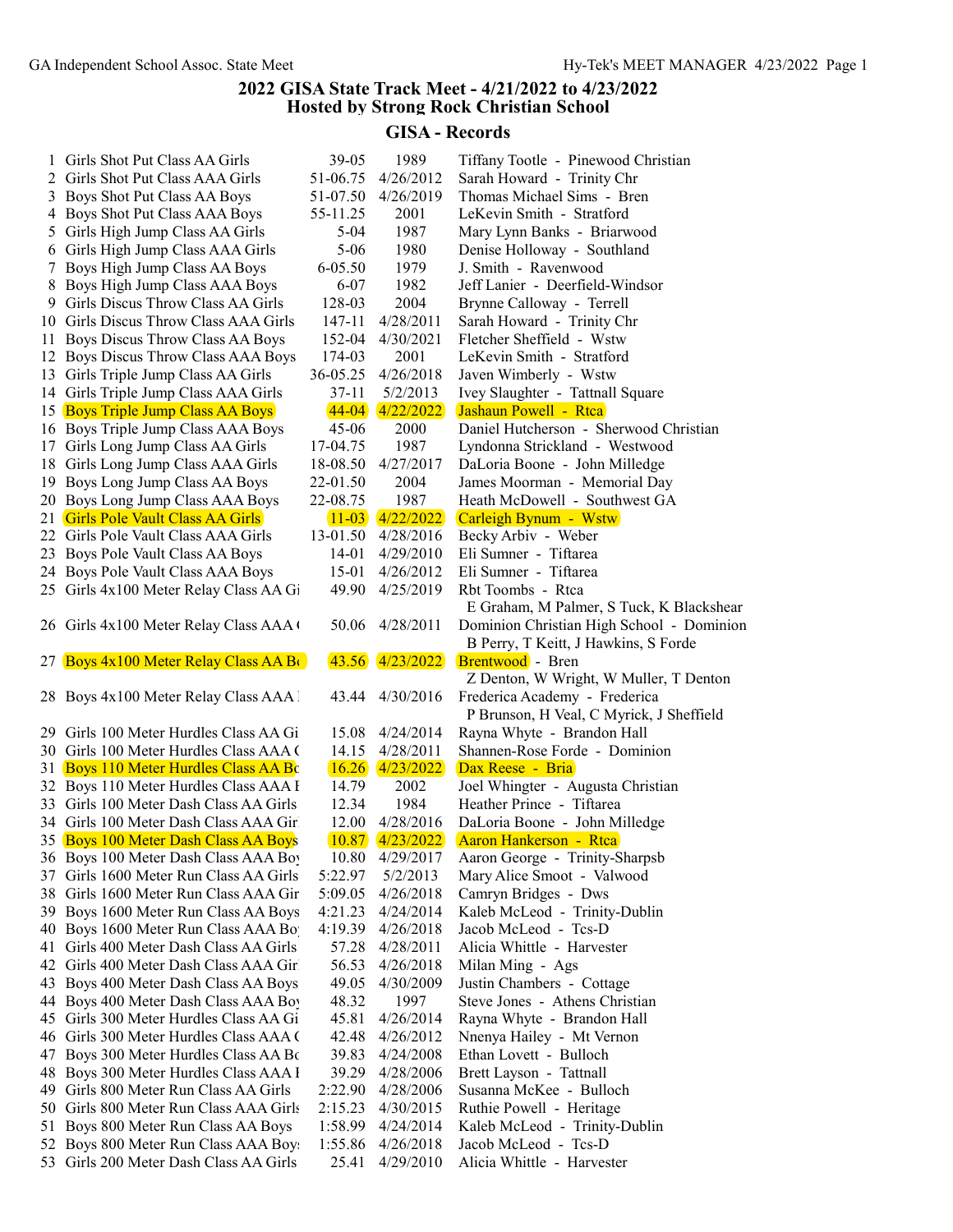## **2022 GISA State Track Meet - 4/21/2022 to 4/23/2022 Hosted by Strong Rock Christian School**

# **GISA - Records**

| 54 Girls 200 Meter Dash Class AAA Gir  | 24.83    | 4/28/2018             | Milan Ming - Ags                       |
|----------------------------------------|----------|-----------------------|----------------------------------------|
| 55 Boys 200 Meter Dash Class AA Boys   | 22.22    | 4/27/2019             | Winston Wright - Mem                   |
| 56 Boys 200 Meter Dash Class AAA Boy   | 21.56    | 1997                  | Steve Jones - Athens Christian         |
| 57 Girls 3200 Meter Run Class AA Girls | 11:47.19 | 2005                  | Lauren Higgins - Bulloch               |
| 58 Girls 3200 Meter Run Class AAA Gir  | 11:09.54 | 4/29/2010             | Grace Tinkey - Fpd                     |
| 59 Boys 3200 Meter Run Class AA Boys   | 9:28.43  | 4/23/2022             | Hayes Trapp - Apds                     |
| 60 Boys 3200 Meter Run Class AAA Bo    | 9:19.00  | 4/28/2018             | Jacob McLeod - Tcs-D                   |
| 61 Girls 4x400 Meter Relay Class AA Gi | 4:12.32  | 2005                  | - Bulloch                              |
|                                        |          |                       | Conner; McKee; Higgins; Rich           |
| 62 Girls 4x400 Meter Relay Class AAA   | 4:05.92  | 2002                  | - First Presbyterian                   |
|                                        |          |                       | R. Seymour; C. Seymour; Bates; Kennedy |
| 63 Boys 4x400 Meter Relay Class AA B   |          | $3:31.09$ $4/23/2022$ | <b>Brentwood</b> - Bren                |
|                                        |          |                       | Z Denton, W Wright, W Muller, T Denton |
| 64 Boys 4x400 Meter Relay Class AAA l  | 3:24.73  | 1998                  | - Athens Christian                     |
|                                        |          |                       | Andrews: Carroll: Tribble: Hoffman     |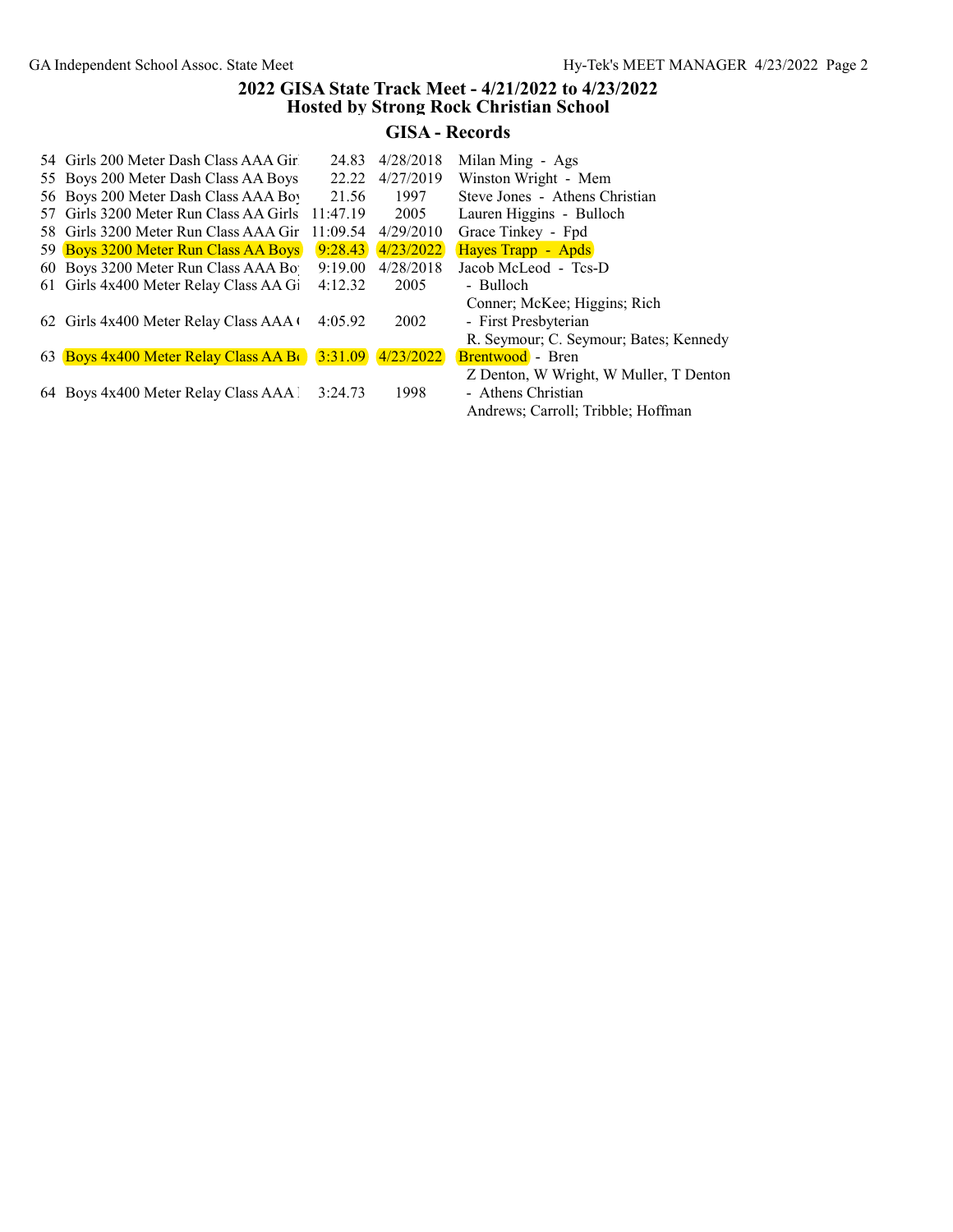# **Hosted by Strong Rock Christian School Individual Rankings - Through Event 64**

# **Female - Individual Scores - 3 Class AA Girls Division**

| Place            | Name                 | <b>School</b>                                                  | <b>Points</b> |
|------------------|----------------------|----------------------------------------------------------------|---------------|
| 1                | Trapp, Aine          | <b>APDS</b>                                                    | 30.75         |
| $\overline{c}$   | Carver, Kamryn       | <b>SWGA</b>                                                    | 25.25         |
| 3                | Felix, Kensy         | <b>EBA</b>                                                     | 23.25         |
| 4                | Acosta, Kylie        | <b>RTCA</b>                                                    | 22.50         |
| 5                | Barron, Bailey       | <b>BREN</b>                                                    | 21.75         |
| 6                | Bell, Mehkia         | <b>RTCA</b>                                                    | 21            |
| $\boldsymbol{7}$ | Clark, Jacey         | <b>BREN</b>                                                    | 20            |
| 7                | Sheppard, Anne Marie | <b>BREN</b>                                                    | 20            |
| 9                | Wolfe, Mary Claire   | <b>RTCA</b>                                                    | 19.75         |
| 10               | Palmer, Payton       | <b>EBA</b>                                                     | 19.25         |
|                  |                      | Male - Individual Scores - 4 Class AA Boys Division            |               |
| Place            | Name                 | <b>School</b>                                                  | <b>Points</b> |
| $\mathbf{1}$     | Denton, Thomas       | <b>BREN</b>                                                    | 31            |
| $\overline{c}$   | Trapp, Hayes         | <b>APDS</b>                                                    | 30            |
| 3                | Hankerson, Aaron     | <b>RTCA</b>                                                    | 28            |
| $\overline{4}$   | Joseph, Steven       | <b>APDS</b>                                                    | 25.25         |
| 5                | Monnig, Ben          | <b>APDS</b>                                                    | 24.25         |
| 6                | Keen, Aiden          | <b>HCA</b>                                                     | 22.25         |
| 7                | Denton, Zach         | <b>BREN</b>                                                    | 21            |
| 7                | Perkins, Cameron     | <b>BRIA</b>                                                    | 21            |
| 9                | Powell, Jashaun      | <b>RTCA</b>                                                    | 19            |
| 9                | Muller, Wells        | <b>BREN</b>                                                    | 19            |
|                  |                      | <b>Female - Individual Scores - 5 Class AAA Girls Division</b> |               |
| Place            | Name                 | <b>School</b>                                                  | <b>Points</b> |
| 1                | Wronek, Trinity      | <b>TCS-D</b>                                                   | 28            |
| $\overline{c}$   | Williams, Bella      | <b>BA</b>                                                      | 26            |
| 3                | Minick, Morgan       | <b>SAR</b>                                                     | 25.50         |
| $\overline{4}$   | George, Kardyn       | <b>TCS-D</b>                                                   | 25            |
| 5                | Miller, Ava          | <b>AGS</b>                                                     | 22.50         |
| 6                | Law, Elizabeth       | <b>SAR</b>                                                     | 22.25         |
| 7                | Ray, Laney           | TCS-D                                                          | 22            |
| $\overline{7}$   | Gay, Carly           | <b>TCS-D</b>                                                   | 22            |
| 9                | Strickland, Sophie   | <b>BA</b>                                                      | 21            |
| 10               | Hedgemon, Bailey     | <b>AGS</b>                                                     | 20            |
|                  |                      | Male - Individual Scores - 6 Class AAA Boys Division           |               |
| Place            | Name                 | <b>School</b>                                                  | <b>Points</b> |
| 1                | Goddard, Elijah      | <b>BCA</b>                                                     | 24            |
| $\overline{c}$   | Bradley, Jade        | <b>PCA</b>                                                     | 23.50         |
| 3                | Lane, Nolan          | TCS-D                                                          | 23            |
| $\overline{4}$   | Moore, Destin        | <b>BRKW</b>                                                    | 20            |
| 5                | Williams, Peyton     | <b>PCA</b>                                                     | 18            |
| 6                | Simpson, James       | <b>BA</b>                                                      | 16.50         |
| 7                | Hill, Jeremiah       | <b>JMA</b>                                                     | 15.50         |
|                  |                      |                                                                |               |